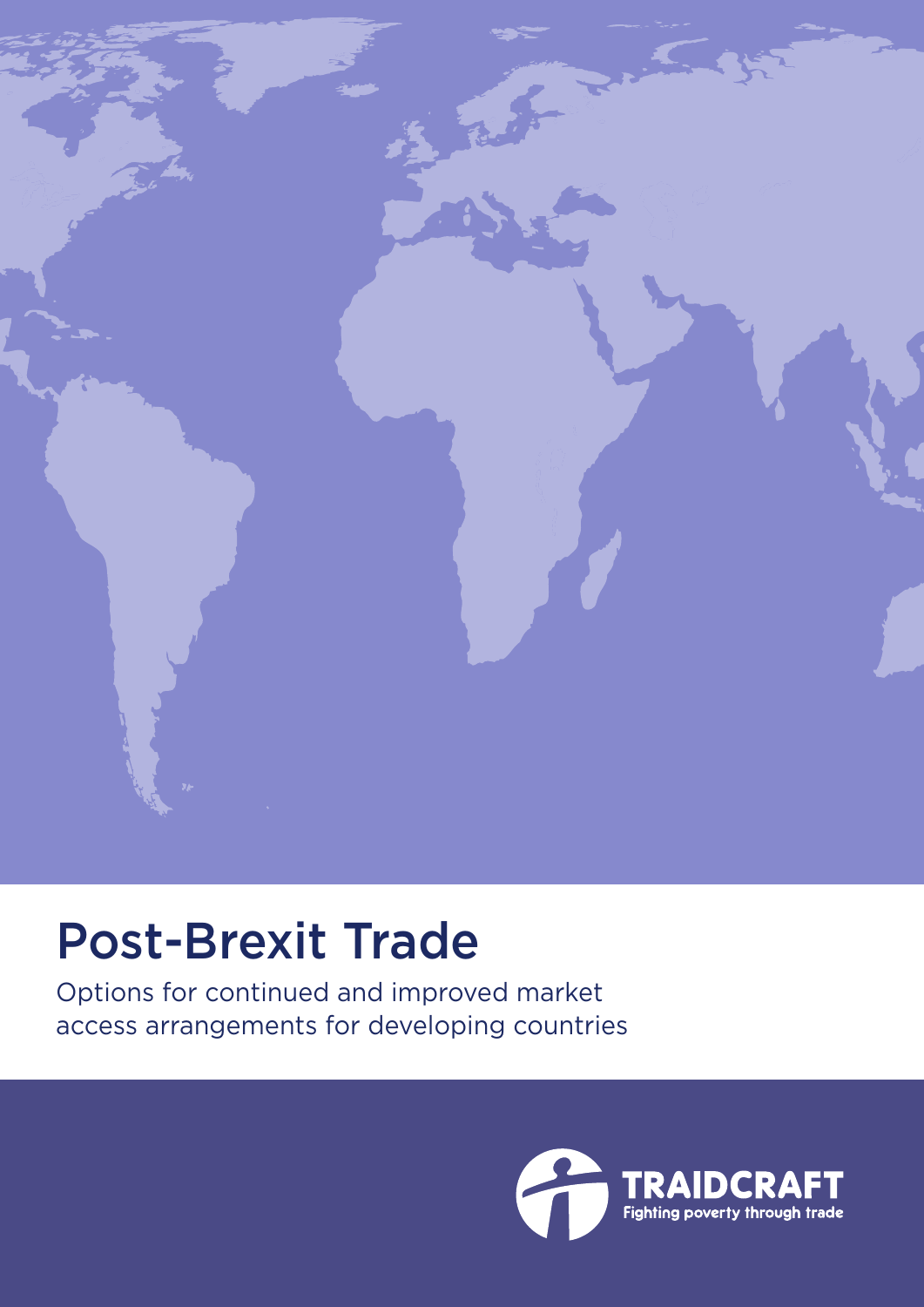### **Contents**

| Introduction                                  | 3        |
|-----------------------------------------------|----------|
| Options for UK-EU relations                   | 3        |
| The current situation                         | 4        |
| What is at risk?                              | 5        |
| Options for future UK trade policy            | 11       |
| 1. Replicate or continue existing EU treaties | 11       |
| 2. New Free Trade Agreements                  | 11       |
| 3. Uniform low tariffs                        | $12^{1}$ |
| 4. Non-reciprocal options                     | 12       |
| Conclusion and recommendations                | 16       |
|                                               |          |

# Acknowledgements

This paper was written by Matt Grady from Traidcraft. Much of this report relies on the prior work of Jane Kennan and Christopher Stevens and incorporates data previously compiled and used by ODI.

# About Traidcraft

Traidcraft Exchange is the UK's only development charity specialising in making trade work for the poor. In collaboration with local partners we work to create opportunities for poor people to harness the benefits of trade, helping them to develop sustainable livelihoods.

Traidcraft also aims to use the experience of its sister fair trade company, Traidcraft plc, to improve wider trade practices.

Traidcraft's Policy Unit conducts research and advocacy work to improve trade rules and the practice of companies.

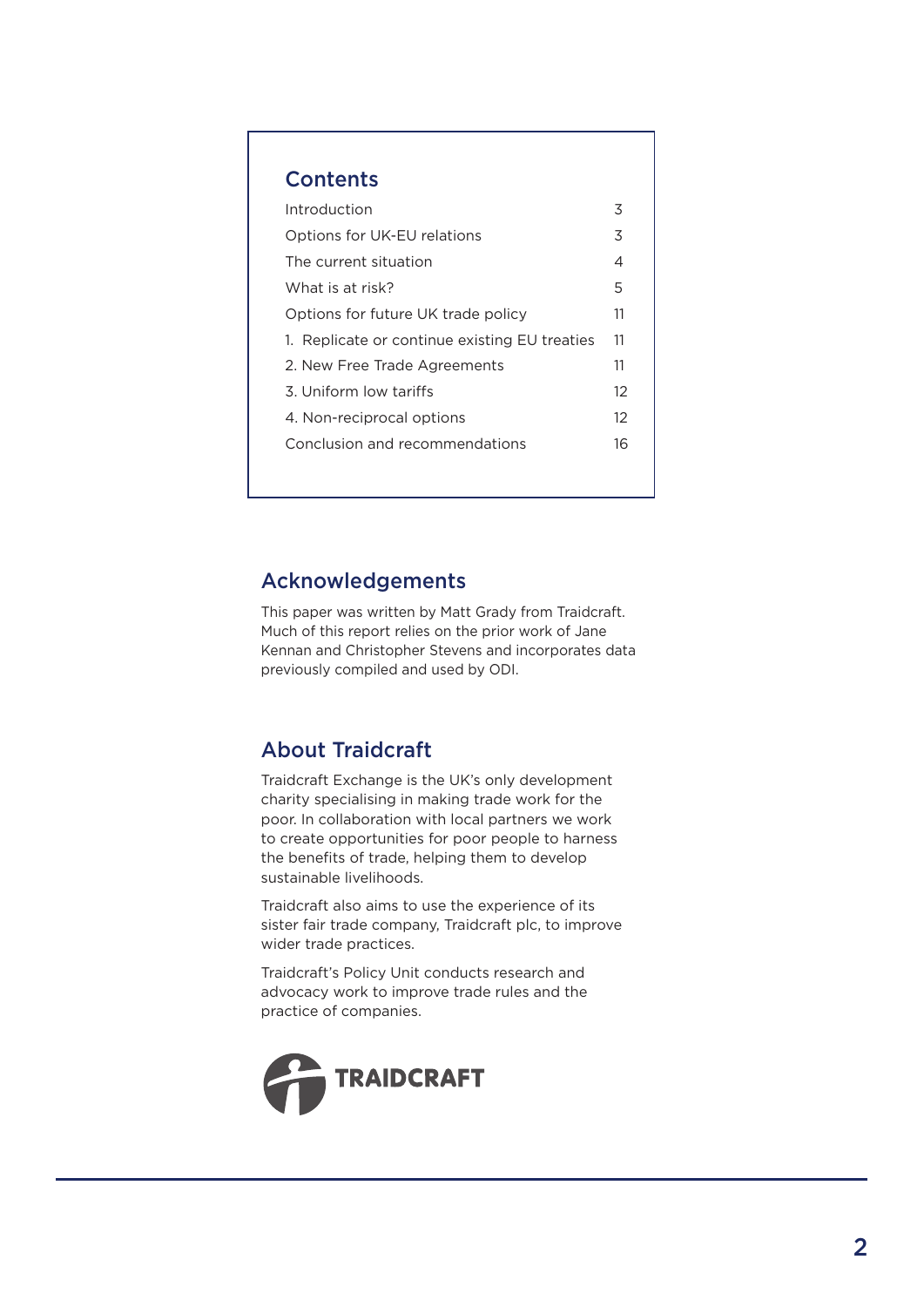# Introduction

The outcome of the referendum on Britain's membership of the European Union (EU) and the prospective departure of the UK from the EU has created significant uncertainty.

There are a number of substantial challenges for the government to address. Priority tasks include: the need to create the capacity to handle legally complex and politically sensitive negotiations with the EU on the terms of the UK withdrawal; the need to establish the UK's default trading positions and define its new World Trade Organisation (WTO) commitments; and the need to establish a new trading relationship with the EU whilst maintaining functioning political relationships with EU countries and fostering goodwill amongst the wider international community.

The uncertainty around Brexit is not only a challenge for the UK but also for trading partners in developing countries. The UK is a significant export destination for some developing countries with imports valuing £34 billion each year from 116 of the world's poorest countries via EU agreements. As a member of the EU Customs Union the UK applies the EU tariff schedule to imports entering the UK. This includes the application of preferential terms to developing countries.

As the UK withdrawal from the EU looms, these countries face multiple challenges including the potential for an increase in tariffs for goods imported into the UK, reduced demand for their produce and increased bureaucracy to comply with the regulatory requirements of multiple markets. The immediate challenge is for the UK to resolve its relationship with the EU before turning its attention to the wider world. Developing countries are concerned that their needs may be overlooked and if nothing is done to stabilise relationships and put effective transitional market access arrangements in place, they could be left facing a reimposition of tariffs. This paper will focus on the options for overcoming this market access challenge. Simply copying the EU's most generous 'Everything But Arms' preference scheme would leave 67 countries facing higher tariffs, whilst trying to adopt, even on a transitional basis, the EU's existing Free Trade Agreements (FTAs), including the Economic Partnership Agreements (EPAs) has a multitude of legal and political risks, particularly now it is clear that the UK will leave the EU Customs Union and that substantive new negotiations, such as would be required for essentially new FTAs, are not possible until the UK has left. For those FTAs that continue to be contested and where there is little value for UK exporters at present the risks are significant.

For a government keen to promote a new vision of free trade that also is fairer and supports development, neither re-imposing tariffs on poorer countries, nor replicating parts of the EU trade regime are very satisfactory. A preferable alternative would be for the government to seize the opportunity afforded by leaving the EU to create, at least as a stepping stone, a gold standard market access scheme providing non-reciprocal, tariff-free access to imports from a defined group of economically vulnerable countries. This would offer certainty and continuity to producers who rely on exports to the UK for their livelihoods. It would not require extensive negotiations or ratification processes and would allow the UK to normalise its trade relationships with developing countries in the immediate post-Brexit period. While this option would require some investment of resources to develop and administer, it would be an opportunity for the UK to lead the world in placing sustainable development as a core pillar in international trade policy. The UK is already recognised as a world leader in international aid. By adopting a modern, fit for purpose approach to trade the UK could also reshape global trade with developing countries.**<sup>1</sup>**

As the UK finalises its withdrawal from the EU it has a unique opportunity to redefine its identity as an international trading nation. The decisions made now will resonate for generations to come, with the impacts being felt not only in the UK but also in developing countries and around the world.

### Options for UK-EU relations

The government has signalled its intention to trigger Article 50**2** of the Lisbon Treaty and initiate the process of leaving the EU. The outcome of the Article 50 negotiations and any subsequent negotiations on the UK's new relationship with the EU will determine the extent of the government's policy autonomy with regards to trade with third countries. The government has indicated that it is not seeking to replicate any of the existing arrangements the EU holds with other countries**3** and the Prime Minister, Theresa May, has further indicated that the UK intends to withdraw from the EU Customs Union and wishes to remain free to conclude trade deals with third countries and set its own tariffs.**<sup>4</sup>**

<sup>1</sup> https://www.gov.uk/government/uploads/system/uploads/attachment\_data/file/587374/DFID-Economic-Development-Strategy-2017.pdf 2 http://www.lisbon-treaty.org/wcm/the-lisbon-treaty/treaty-on-European-union-and-comments/title-6-final-provisions/137-article-50.html 3 https://www.gov.uk/government/speeches/pm-speech-to-the-lord-mayors-banquet-14-november-2016

<sup>4</sup> https://www.gov.uk/government/speeches/the-governments-negotiating-objectives-for-exiting-the-eu-pm-speech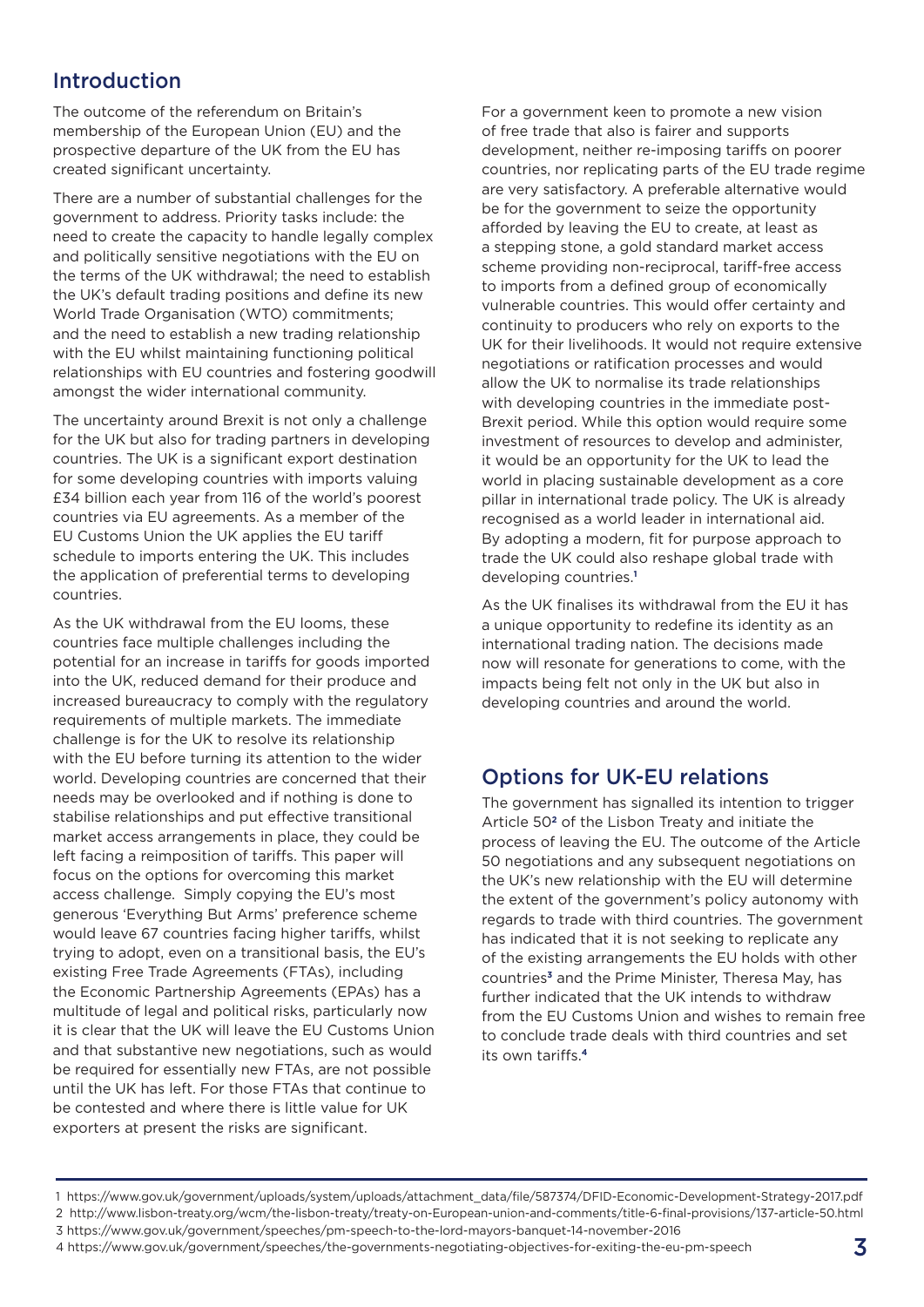### The current situation

Tariff schedules outline the tariff concessions and commitments of each WTO member.

MFN = Most Favoured Nation. WTO rules commit members to apply the same terms to all members. Many EU and UK tariffs are zero MFN meaning no duties are applied.

At present the UK is a member of both the EU and the EU Customs Union. This means that the UK applies the EU's tariff schedule and participates in all relevant trade initiatives.

There are three main types of duties payable on imports. Ad valorem duties are typically a percentage based duty calculated on the value of goods imported, for

example 5% added to the value of the goods. Specific duties are applied irrespective of value of goods, typically based on a volume basis, for example, bananas attract a tariff of £96 per 1000 kg using the EU MFN tariff schedule**5**. Additionally some tariff lines have a compound duty applied which includes both an ad valorem element and a specific element combined.

#### *Table 1 Value of UK imports from preference eligible developing countries by type of tariff*

| Type of tariff                           | Value of UK imports (£mn) | Share |
|------------------------------------------|---------------------------|-------|
| <b>Zero MFN</b>                          | 17,828                    | 52.3% |
| Ad valorem tariffs                       | 14.448                    | 42.4% |
| Compound duties<br>$(e.g. 5% + €100/kg)$ | 337                       | 1%    |
| Specific duties only<br>(e.g. €100/kg)   | 1.354                     | 4%    |
| Special codes<br>(no tariff information) | 97                        | 0.3%  |
| Total import value                       | 34.064                    | 100%  |

Adapted from Kennan and Stevens (2016)

Most trade takes place under the terms outlined in individual schedules of tariffs lodged by members of the WTO**6**. Among other things, each schedule indicates the tariffs that member countries will apply to imports entering their country. WTO rules ensure that upper limits on tariff rates offered by one member country to another must also be offered to all other WTO members under the Most Favoured Nation Principle (MFN). Exceptions to this rule are possible under Article XXIV**7** where two or more nations are party to a Free Trade Agreement covering substantially all trade or under the Enabling Clause**8**,

where special measures are introduced to benefit developing countries.

As a result of concerns from developing countries that globalised free trade was not benefiting all countries equally, and their share of global trade was reducing, the WTO introduced the Enabling Clause as a permanent mechanism to allow developed countries to offer preferential, non-reciprocal terms to developing countries**9** as a generalised system of preferences. The Enabling Clause means that developed countries can bypass MFN commitments and offer lower or zero tariff rates to developing countries without offering them to other WTO members. It also enables these rates to be offered without developing countries reciprocating.

A wide range of leading economies including the USA, Japan, Australia, New Zealand and Norway have created their own generalised system of preferences schemes. The EU version, the Generalised Scheme of Preferences or GSP, operates as a 3 tier scheme.

#### *Table 2 Value of UK imports from preference eligble developing countries by regime*

| Trade regime                                           | Total annual UK imports from<br>116 developing countries<br>(2013-15 average) |
|--------------------------------------------------------|-------------------------------------------------------------------------------|
| Zero tariff applied via Most<br><b>Favoured Nation</b> | £17.9 billion                                                                 |
| All GSP                                                | £10.6 billion                                                                 |
| Standard GSP                                           | F6.8 billion                                                                  |
| GSP+                                                   | f11 billion                                                                   |
| EBA                                                    | £2.7 billion                                                                  |
| Free Trade Agreements                                  | $£4.3$ billion                                                                |
| Economic Partnership<br>Agreements                     | £1.2 billion                                                                  |
| <b>Total</b>                                           | £34 billion                                                                   |

Adapted from Kennan and Stevens (2016)

The standard GSP reduces or completely removes tariffs on approximately two thirds of tariff lines for imports entering the UK from low income and lowermiddle income countries. GSP+ expands on the standard GSP and gives further reductions to imports from states that have implemented 27 international standards incorporating human rights, labour standards and environmental protection. Additional economic vulnerability criteria are applied to assess product graduation and the eligibility of individual countries.

<sup>5</sup> https://www.gov.uk/trade-tariff/commodities/0803901000

<sup>6</sup> https://www.wto.org/english/tratop\_e/schedules\_e/goods\_schedules\_e.htm

<sup>7</sup> https://www.wto.org/english/res\_e/booksp\_e/analytic\_index\_e/gatt1994\_09\_e.htm

<sup>8</sup> https://www.wto.org/english/docs\_e/legal\_e/enabling1979\_e.htm

<sup>9</sup> https://ecampus.wto.org/admin/files/Course\_179/Module\_538/ModuleDocuments/eWTO-M9-R1-E.pdf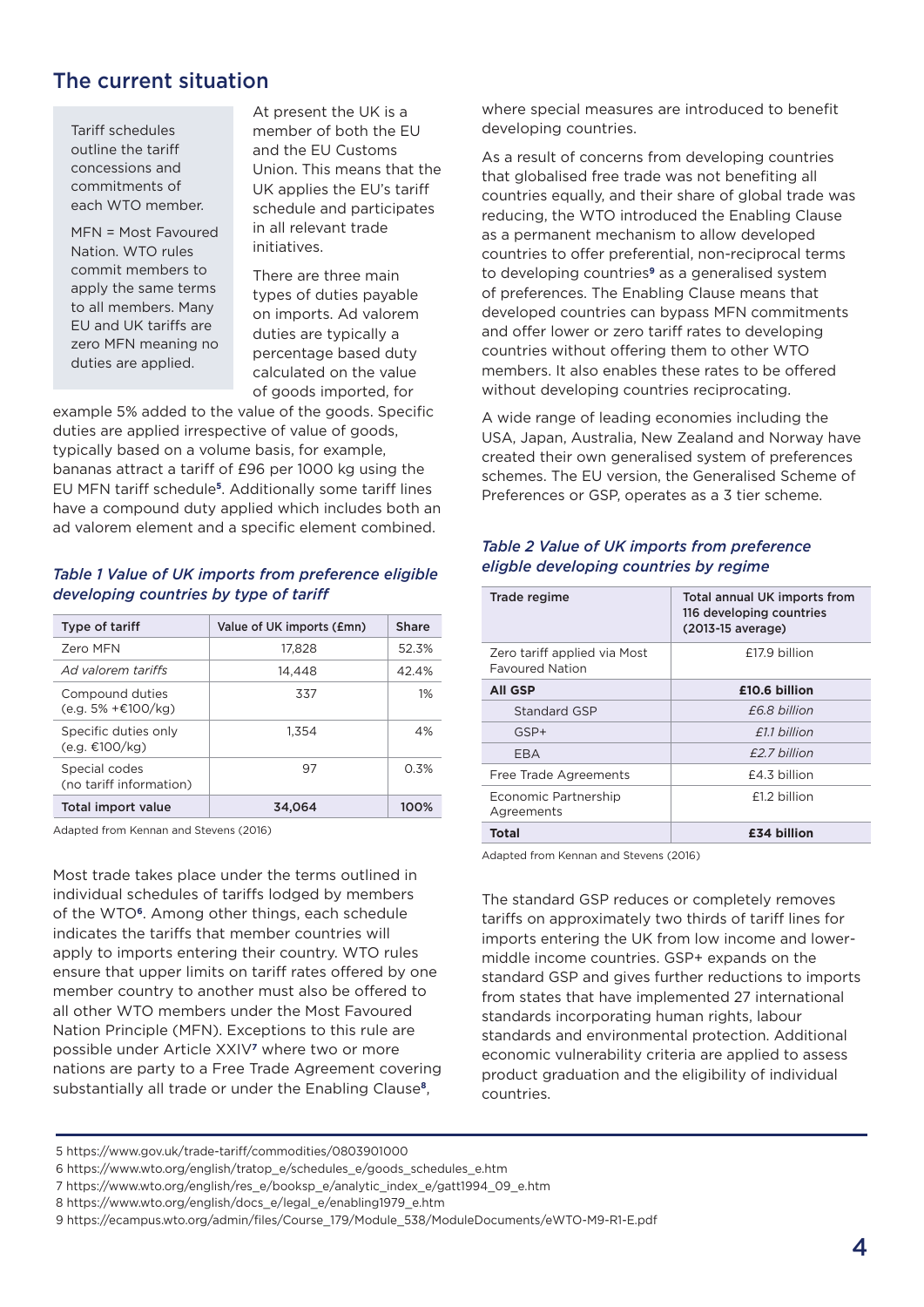The Everything But Arms (EBA) initiative removes all tariffs and quotas on all goods except armaments from the least developed countries (LDCs). This provides the most generous product coverage for a limited number of countries.

Trade between developing countries and the UK takes place under these initiatives and reciprocal FTAs, including EPAs. In total there are 116 developing countries eligible for some form of preferential access to the UK with a combined average annual value of imports into the UK of €43billion or £34billion between 2013 and 2015**10**. Just under half of this trade, 47%, benefits from the partial or full waiving of tariffs with a zero tariff MFN rate applying to the remaining 53%. This means that an estimated £1 billion of ad valorem import duties, which would otherwise be applied on imports entering the UK, are waived. The eligible countries are shown in Annex 1.

# What is at risk?

The government has committed to the Sustainable Development Goals (SDGs) and has long championed the benefits of trade as a driver of better living standards worldwide. The UK is a significant export destination for products from some of the world's poorest countries, many of whom have high levels of dependence on trading with the UK. The preferential market access offered to imports from the poorest developing countries helps their products remain competitive and stimulates demand. Exporting to the UK supports decent livelihoods and working conditions, which are central to the SDGs.**11** Even the smallest change in terms of trade will significantly increase the costs of products from developing countries. This will reduce the competitiveness of these products, reduce demand and impact on workers and producers in developing countries. If Brexit results in reduced demand or increased costs of trading this is likely to push farmers into poverty and increase pressure on labour rights and wages. The Department for International Development's recently released Economic Development Strategy underlines exactly how precarious this situation is, highlighting that health and education are at stake alongside stability and security.

In the period following the EU referendum result Traidcraft commissioned research to examine the potential impacts for developing countries. This research analysed 7,065 discreet goods (with separate HS tariff codes) to identify those of greatest significance when imported into the UK from developing countries.

The analysis throughout this report is based on a dataset containing 43,450 country/product combinations. It includes figures for the value of UK and EU28 imports by product in 2013–15 extracted from Eurostat's COMEXT database. These were used to calculate average annual import values and the UK share of total EU imports for 116 developing countries expected to be eligible for better-than-most favoured nation (MFN) treatment in the EU in 2017. These figures were then converted to GBP using the average Euro to GBP exchange rate for the 3 year period which was £1=1.2656 EUR. The countries that have been analysed are listed in Annex 1.

The analysis has focused on the 32,684 records that relate to goods which face a positive tariff under the EU's MFN. An additional 10,707 records for which the EU's MFN rate is zero were also considered.

The total value of imports from the countries included in the dataset was then aggregated for each of the 5,340 discrete trade codes imported from them by the UK for which the MFN tariff is not zero**12**.

Tables 3 to 5 show the most important product groups which face the imposition of duties based on the tariff codes analysed. Clothing and textiles are the most significant sectors accounting for around 37% of the total value of imports with diverse product groups accounting for the remainder including fresh produce, and high tech industrial goods. Many of the most significant products for developing country producers are also important everyday UK consumer items.

<sup>10</sup> Data from comext database, http://epp.eurostat.ec.europa.eu/newxtweb, converted at average exchange rate for period of £1=1.2656EUR 11 https://sustainabledevelopment.un.org/post2015/transformingourworld Goals 8, 10 and 17 12 Adapted from Kennan and Stevens (2016)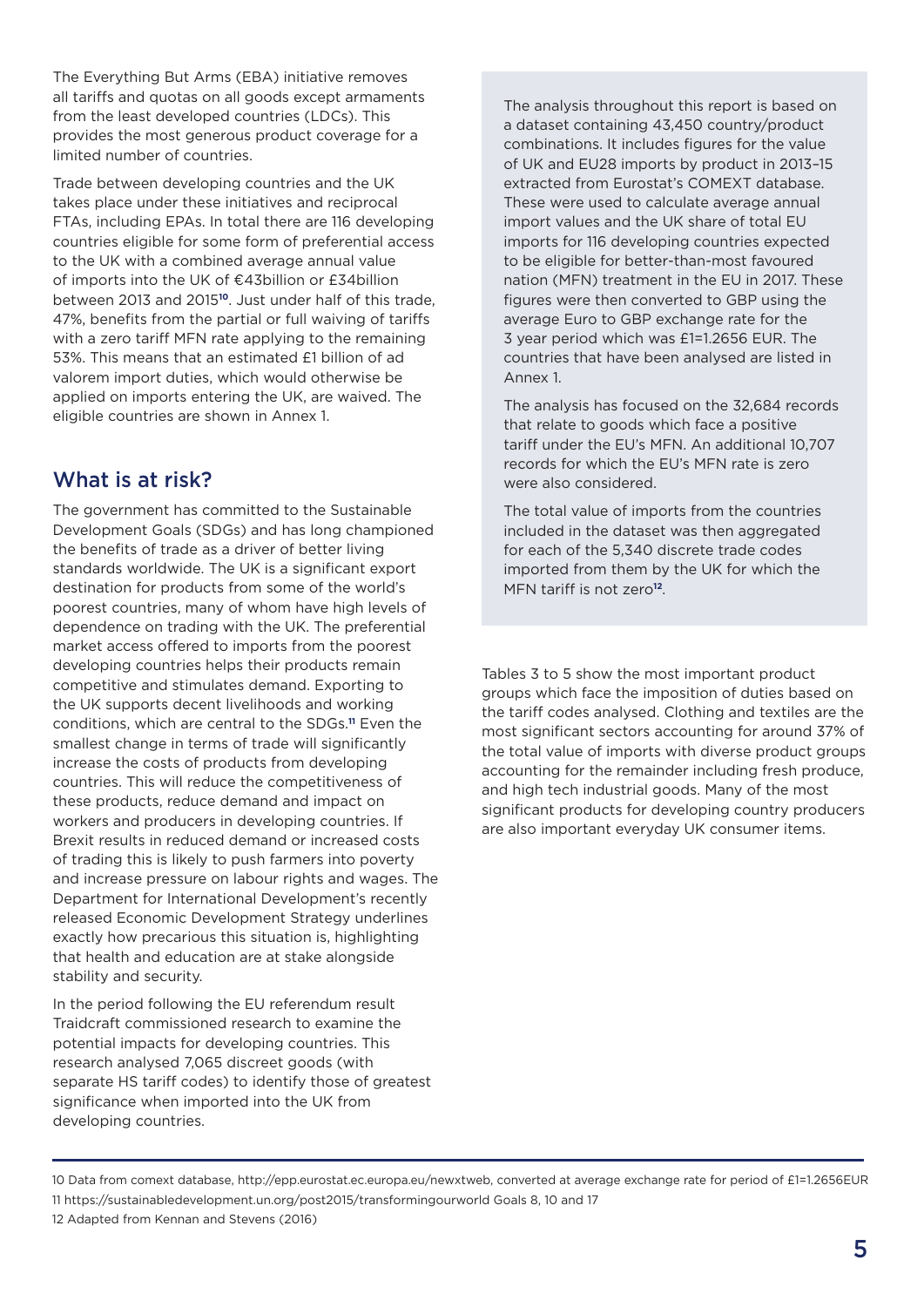| Table 3 Imports of goods at risk of tariff imposition aggregated to HS chapter level |  |  |
|--------------------------------------------------------------------------------------|--|--|
|--------------------------------------------------------------------------------------|--|--|

| <b>HS</b><br>chapter | Description                                                                                                                                                 | Value of imports<br>from preference<br>eligible countries<br>(avg. 2013-15, £000) | %age<br>of<br>total |
|----------------------|-------------------------------------------------------------------------------------------------------------------------------------------------------------|-----------------------------------------------------------------------------------|---------------------|
|                      | Total UK imports of non-zero MFN goods from countries in dataset                                                                                            | 16,139,336                                                                        |                     |
| 61-64                | articles of apparel and clothing accessories, footwear and textiles                                                                                         | 6,068,317                                                                         | 37.6%               |
| 07,08,10             | edible vegetables, fruit and nuts; cereals                                                                                                                  | 1,984,471                                                                         | 12.2%               |
| 84                   | nuclear reactors, boilers, machinery and mechanical appliances; parts thereof                                                                               | 1,068,857                                                                         | 6.6%                |
| 87                   | vehicles other than railway or tramway rolling-stock, and parts and accessories                                                                             | 857,981                                                                           | 5.3%                |
| 85                   | electrical machinery & equipment & parts thereof; sound recorders & reproducers, television<br>image & sound recorders & reproducers, & parts & accessories | 752,533                                                                           | 4.7%                |
| 16                   | preparations of meat, of fish or of crustaceans, molluscs or other aquatic invertebrates                                                                    | 499,008                                                                           | 3.1%                |
| 71,73                | natural or cultured pearls, precious or semi-precious stones, precious metals, metals clad<br>with precious metal, articles of iron or steel                | 444.775                                                                           | 2.8%                |
| 39                   | plastics and articles thereof                                                                                                                               | 327,356                                                                           | 2.0%                |
| O <sub>3</sub>       | fish and crustaceans, molluscs and other aquatic invertebrates                                                                                              | 316,439                                                                           | 2.0%                |
| 17                   | sugars and sugar confectionery                                                                                                                              | 299,212                                                                           | 1.9%                |
| 42                   | articles of leather; saddlery and harness; travel goods, handbags and similar containers;<br>articles of animal gut (other than silkworm gut)               | 267,619                                                                           | 1.7%                |
| 15                   | animal or vegetable fats and oils and their cleavage products; prepared edible fats;<br>animal or vegetable waxes                                           | 234.347                                                                           | 1.5%                |
| 29                   | organic chemicals                                                                                                                                           | 212,220                                                                           | 1.3%                |
| 90                   | optical, photographic, cinematographic, measuring, checking, precision, medical or surgical<br>instruments and apparatus; parts and accessories thereof     | 163,179                                                                           | 1.0%                |
|                      | 67 other chapters                                                                                                                                           | 2,311,761                                                                         | 14.3%               |

Adapted from Kennan and Stevens (2016)

#### *Table 4 Most affected HS subheads in HS chapter 8*

| <b>HS</b><br>chapter | Description                                                                                                                                                                                                                                                                                                                               | Value of imports<br>from preference<br>eligible countries<br>(avg. 2013-15, £000) | <b>Share</b> |
|----------------------|-------------------------------------------------------------------------------------------------------------------------------------------------------------------------------------------------------------------------------------------------------------------------------------------------------------------------------------------|-----------------------------------------------------------------------------------|--------------|
|                      | UK imports in chapter of non-zero MFN goods from countries in dataset                                                                                                                                                                                                                                                                     | 1,425,359                                                                         |              |
| 0803                 | bananas, incl. plantains, fresh or dried                                                                                                                                                                                                                                                                                                  | 491.719                                                                           | 34.5%        |
| 0806                 | grapes, fresh or dried                                                                                                                                                                                                                                                                                                                    | 275,265                                                                           | 19.3%        |
| 0805                 | citrus fruit, fresh or dried                                                                                                                                                                                                                                                                                                              | 180,973                                                                           | 12.7%        |
| 0804                 | dates, figs, pineapples, avocados, guavas, mangoes and mangosteens,<br>fresh or dried                                                                                                                                                                                                                                                     | 133,289                                                                           | 9.4%         |
| 0808                 | apples, pears and quinces, fresh                                                                                                                                                                                                                                                                                                          | 115,623                                                                           | 8.1%         |
| 0810                 | fresh strawberries, raspberries, blackberries, back, white or red currants, gooseberries<br>and other edible fruits (excl. nuts, bananas, dates, figs, pineapples, avocados, guavas,<br>mangoes, mangosteens, papaws 'papayas', citrus fruit, grapes, melons, apples, pears,<br>quinces, apricots, cherries,<br>peaches, plums and sloes) | 97,744                                                                            | 6.9%         |
|                      | 7 other subheads                                                                                                                                                                                                                                                                                                                          | 130.746                                                                           | $9.2\%$      |

Adapted from Kennan and Stevens (2016)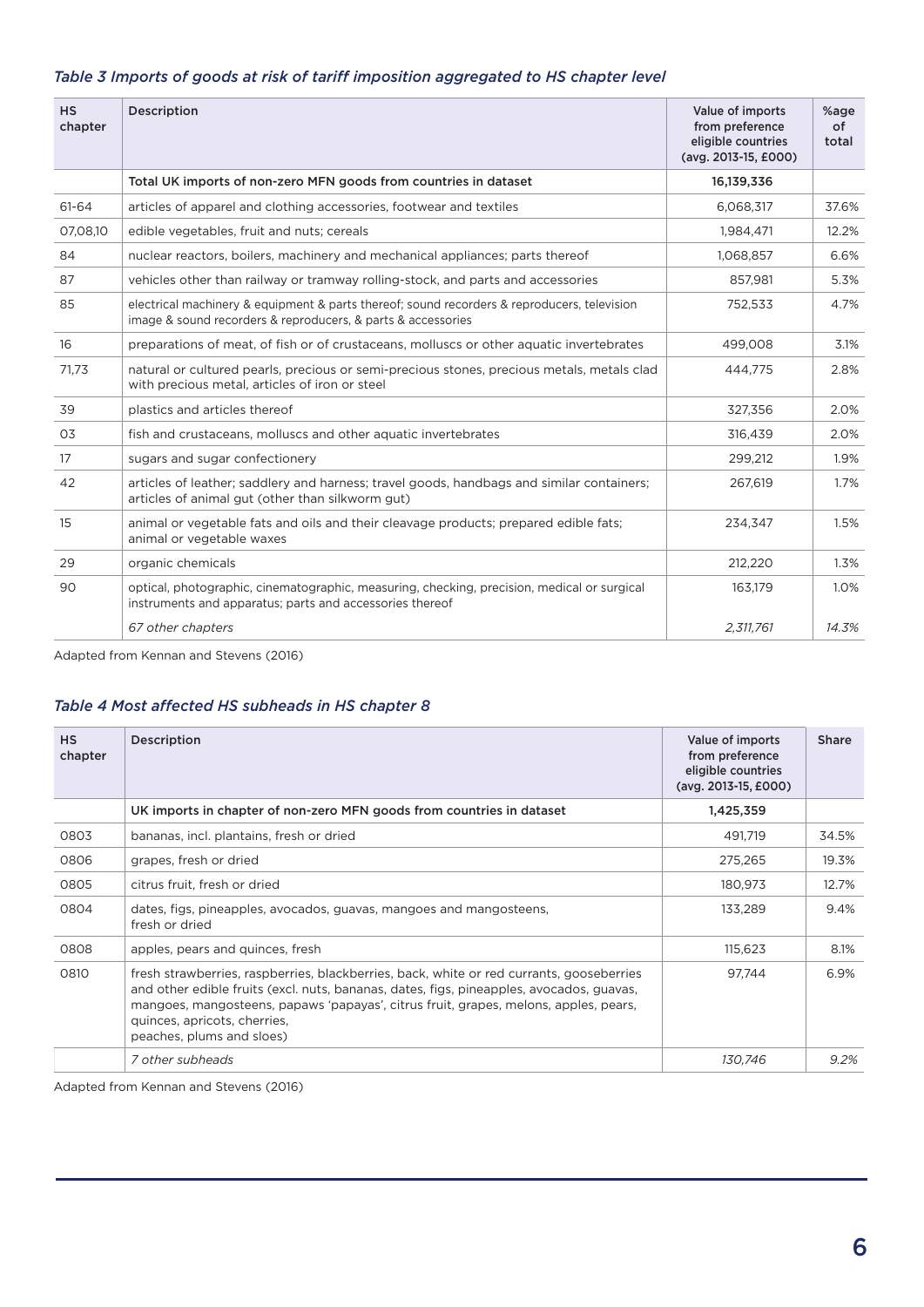#### *Table 5 Most affected HS subheads in HS chapter 84*

| <b>HS</b><br>chapter | Description                                                                                                                                                                                                                                                                                                                                                | Value of imports<br>from preference<br>eligible countries<br>(avg. 2013-15, £000) | <b>Share</b> |
|----------------------|------------------------------------------------------------------------------------------------------------------------------------------------------------------------------------------------------------------------------------------------------------------------------------------------------------------------------------------------------------|-----------------------------------------------------------------------------------|--------------|
|                      | UK imports in chapter of non-zero MFN goods from countries in dataset                                                                                                                                                                                                                                                                                      | 1,068,857                                                                         |              |
| 8411                 | turbojets, turbopropellers and other gas turbines                                                                                                                                                                                                                                                                                                          | 377,056                                                                           | 35.3%        |
| 8408                 | compression-ignition internal combustion piston engine 'diesel or semi-diesel engine'                                                                                                                                                                                                                                                                      | 123,597                                                                           | 11.6%        |
| 8421                 | centrifuges, incl. centrifugal dryers (excl. those for isotope separation); filtering or<br>purifying machinery and apparatus, for liquids or gases; parts thereof                                                                                                                                                                                         | 118,243                                                                           | 11.1%        |
| 8409                 | parts suitable for use solely or principally with internal combustion piston engine of<br>heading 8407 or 8408                                                                                                                                                                                                                                             | 84,702                                                                            | 7.9%         |
| 8481                 | taps, cocks, valves and similar appliances for pipes, boiler shells, tanks, vats or the like,<br>incl. pressure-reducing valves and thermostatically controlled valves;                                                                                                                                                                                    | 70,552                                                                            | 6.6%         |
| 8483                 | transmission shafts, incl. camshafts and crankshafts, and cranks; bearing housings and<br>plain shaft bearings for machines; gears and gearing; ball or roller screws, gear boxes and<br>other speed changers, incl. torque converters; flywheels and pulleys, incl. pulley blocks,<br>clutches and shaft couplings, incl. universal joints; parts thereof | 69,452                                                                            | 6.5%         |
|                      | 68 other subheads                                                                                                                                                                                                                                                                                                                                          | 225,255                                                                           | 21.1%        |

Adapted from Kennan and Stevens (2016)

In addition to sector data, some country specific examples highlight the significance of the UK as an export market.

Table 6 below shows that the value of goods imported from Kenya is approximately £275 million per year. For the tariff lines concerned, the UK accounts for

around 30% of Kenya's total exports to the EU. The table also shows that around 60% of goods imported benefit from preferential tariffs via the EU-EAC EPA and outlines the tariff that would otherwise apply. The remaining goods have no tariffs applied as a result of MFN rates.

#### *Table 6 Top UK imports from Kenya currently eligible for better-than-MFN access*

| Code                   | Description                                                                                                                                | Average<br>2013-15<br>(E000) | <b>Share</b><br>of total<br>imports<br>value | MFN (a)<br>tariff<br>Ad val. |
|------------------------|--------------------------------------------------------------------------------------------------------------------------------------------|------------------------------|----------------------------------------------|------------------------------|
| Total value of imports |                                                                                                                                            | 274,552                      | 100%                                         |                              |
|                        | Of which: zero MFN or confidential trade                                                                                                   | 114.435                      | 41.7%                                        |                              |
| 07082000               | fresh or chilled beans 'vigna spp., phaseolus spp.'                                                                                        | 44.694                       | 16.3%                                        | 10.4%                        |
| 06031100               | fresh cut roses & buds, suitable for bouquets or for ornamental purposes                                                                   | 41.887                       | 15.3%                                        | 8.5%                         |
| 07099990               | fresh or chilled vegetables n.e.s.                                                                                                         | 10,731                       | 3.9%                                         | 12.8%                        |
| 84111280               | turbojets of a thrust > 132 kn                                                                                                             | 9,891                        | 3.6%                                         | 2.7%                         |
| 07041000               | fresh or chilled cauliflowers & headed broccoli                                                                                            | 8.183                        | 3%                                           | 9.6%                         |
| 06031200               | fresh cut carnations and buds, of a kind suitable for bouquets or for ornamental<br>purposes                                               | 6.418                        | 2.3%                                         | 8.5%                         |
| 06039000               | dried, dyed, bleached, impregnated or otherwise prepared cut flowers & buds,<br>of a kind suitable for bouquets or for ornamental purposes | 4.666                        | 1.7%                                         | 10%                          |
| 07081000               | fresh or chilled peas 'pisum sativum', shelled or unshelled                                                                                | 4.637                        | 1.7%                                         | 8%                           |
| 07096099               | fresh or chilled fruits of genus capsicum or pimenta                                                                                       | 2.605                        | 0.9%                                         | 6.4%                         |
| 07093000               | fresh or chilled aubergines 'eggplants'                                                                                                    | 2.257                        | 0.8%                                         | 12.8%                        |
|                        | 541 Combined additional tariff lines                                                                                                       | 24.148                       | 8.8%                                         |                              |

Source: Derived from data from Eurostat COMEXT and UNCTAD TRAINS databases. Adapted from Kennan & Stevens (2016) (a) Additional specific duties may also apply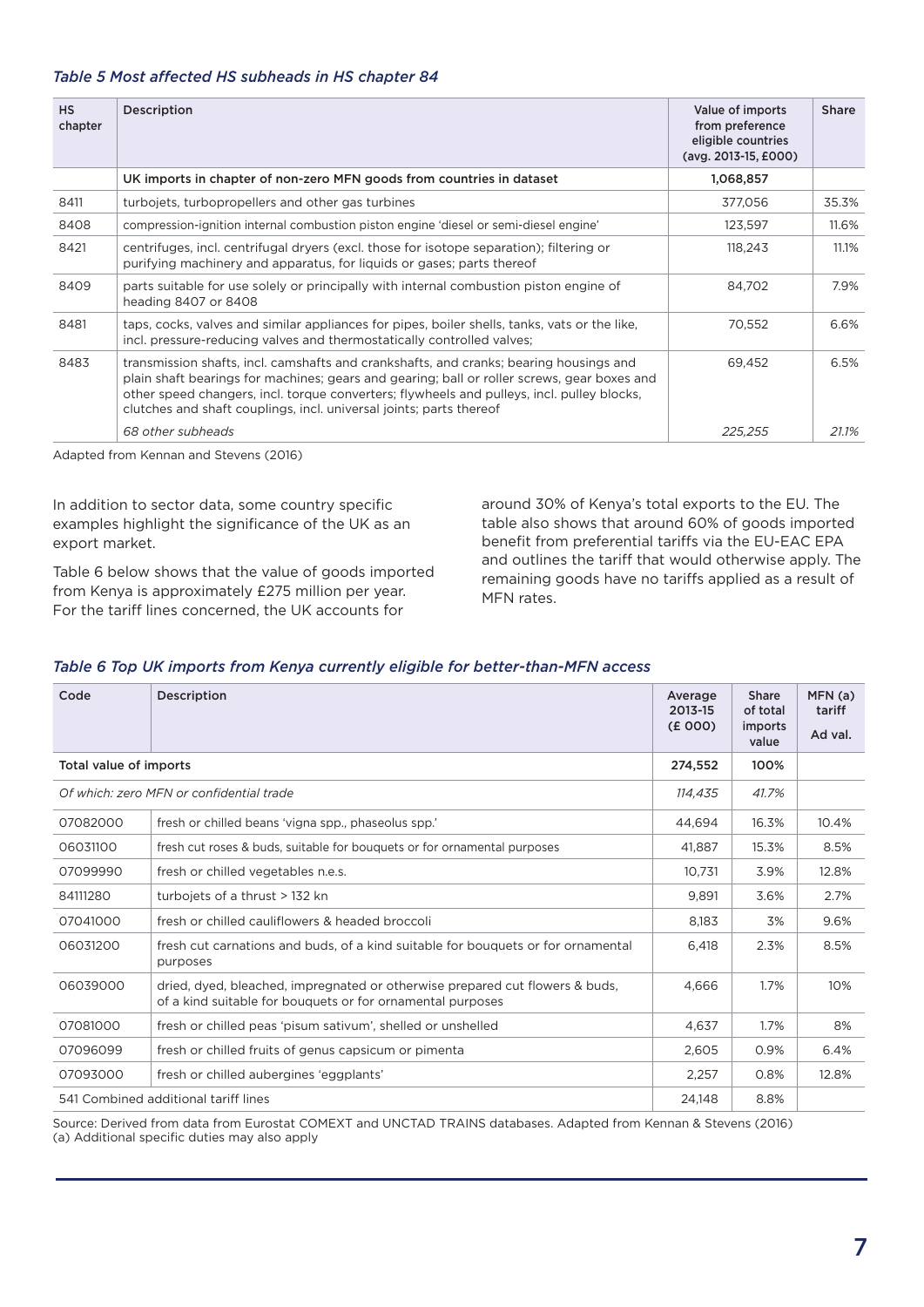In many of the top 10 product lines imported from Kenya under better than MFN status the UK accounts for a very high percentage of total imports of that product into the EU, especially for fruits, vegetables and flowers. The UK accounts for 97% of EU imports of Kenyan fresh cauliflowers and broccoli and 81% of other fresh vegetables.

The average potential ad valorem tariff for these products is 9% which could make these products uncompetitive and mean higher prices for UK consumers.

Table 7 shows the value of goods imported from Swaziland is approximately £12 million per year which is around 10% the total value of EU imports of these goods from Swaziland. It also shows that 99% of goods imported from Swaziland benefit from the waiving of tariffs via the EU-SADC EPA and outlines the tariff that would otherwise apply.

As in the case of Kenya, many of the top UK imports from Swaziland represent a high proportion of overall EU imports, especially in fruit produce.

#### *Table 7 Top UK imports from Swaziland currently eligible for better-than-MFN access*

| Code                      | Description                                                                                                                                                                                                                                                                                                                                                                                                            | Average<br>2013-15<br>(E000) | <b>Share</b><br>of total<br>imports<br>value | MFN (a)<br>tariff<br>Ad val. |
|---------------------------|------------------------------------------------------------------------------------------------------------------------------------------------------------------------------------------------------------------------------------------------------------------------------------------------------------------------------------------------------------------------------------------------------------------------|------------------------------|----------------------------------------------|------------------------------|
| Total value of imports    |                                                                                                                                                                                                                                                                                                                                                                                                                        | 12,944                       | 100%                                         |                              |
|                           | Of which: zero MFN or confidential trade                                                                                                                                                                                                                                                                                                                                                                               | 127                          | 1%                                           |                              |
| 17011410                  | raw cane sugar for refining, in solid form, not containing added flavouring or<br>colouring matter (excl. cane sugar of 170113)                                                                                                                                                                                                                                                                                        | 2,543                        | 19.6%                                        |                              |
| 20083090                  | citrus fruit, prepared or preserved, not containing added spirit or added sugar                                                                                                                                                                                                                                                                                                                                        | 2,141                        | 16.5%                                        | 18.4%                        |
| 08051020                  | fresh sweet oranges                                                                                                                                                                                                                                                                                                                                                                                                    | 1,581                        | 12.2%                                        | 10.4%                        |
| 08054000                  | fresh or dried grapefruit                                                                                                                                                                                                                                                                                                                                                                                              | 920                          | 7.1%                                         | 1.5%                         |
| 20079997                  | jams, fruit jellies, marmalades, fruit purée and pastes, obtained by cooking,<br>whether or not containing added sugar or other sweetening matter                                                                                                                                                                                                                                                                      | 875                          | 6.8%                                         | 24%                          |
| 20083071                  | grapefruit segments, prepared or preserved, containing added sugar but no<br>added spirit, in immediate packings of a net content of <= 1 kg                                                                                                                                                                                                                                                                           | 643                          | 5.0%                                         | 15.2%                        |
| 17019910                  | white sugar, containing in dry state>= 99,5% sucrose (excl. flavoured or coloured)                                                                                                                                                                                                                                                                                                                                     | 557                          | 4.3%                                         |                              |
| 20082090                  | pineapples, prepared or preserved, not containing added spirit or added sugar                                                                                                                                                                                                                                                                                                                                          | 496                          | 3.8%                                         | 18.4%                        |
| 20089798                  | mixtures of fruit or other edible parts of plants, prepared or preserved, not<br>containing added spirit or added sugar, in immediate packings of a net content<br>of < 4,5 kg, n.e.s. (excl. mixtures of nuts, tropical fruit of a type specified in<br>additional note 7 to chapter 20, groundnuts and other seeds and preparations of<br>the mã¼sli type based on unroasted cereal flakes of subheading 1904.20.10) | 410                          | 3.2%                                         | 18.4%                        |
| 20094930                  | pineapple juice, unfermented, brix value > 20 but $\le$ = 67 at 20 $\degree$ c, value of > 30<br>euro per 100 kg, containing added sugar (excl. containing spirit)                                                                                                                                                                                                                                                     | 359                          | 2.8%                                         | 15.2%                        |
| Combined additional lines |                                                                                                                                                                                                                                                                                                                                                                                                                        | 2,702                        | 18%                                          |                              |

Source: Derived from data from Eurostat COMEXT and UNCTAD TRAINS databases. Adapted from Kennan & Stevens (2016) (a) Additional specific duties may also apply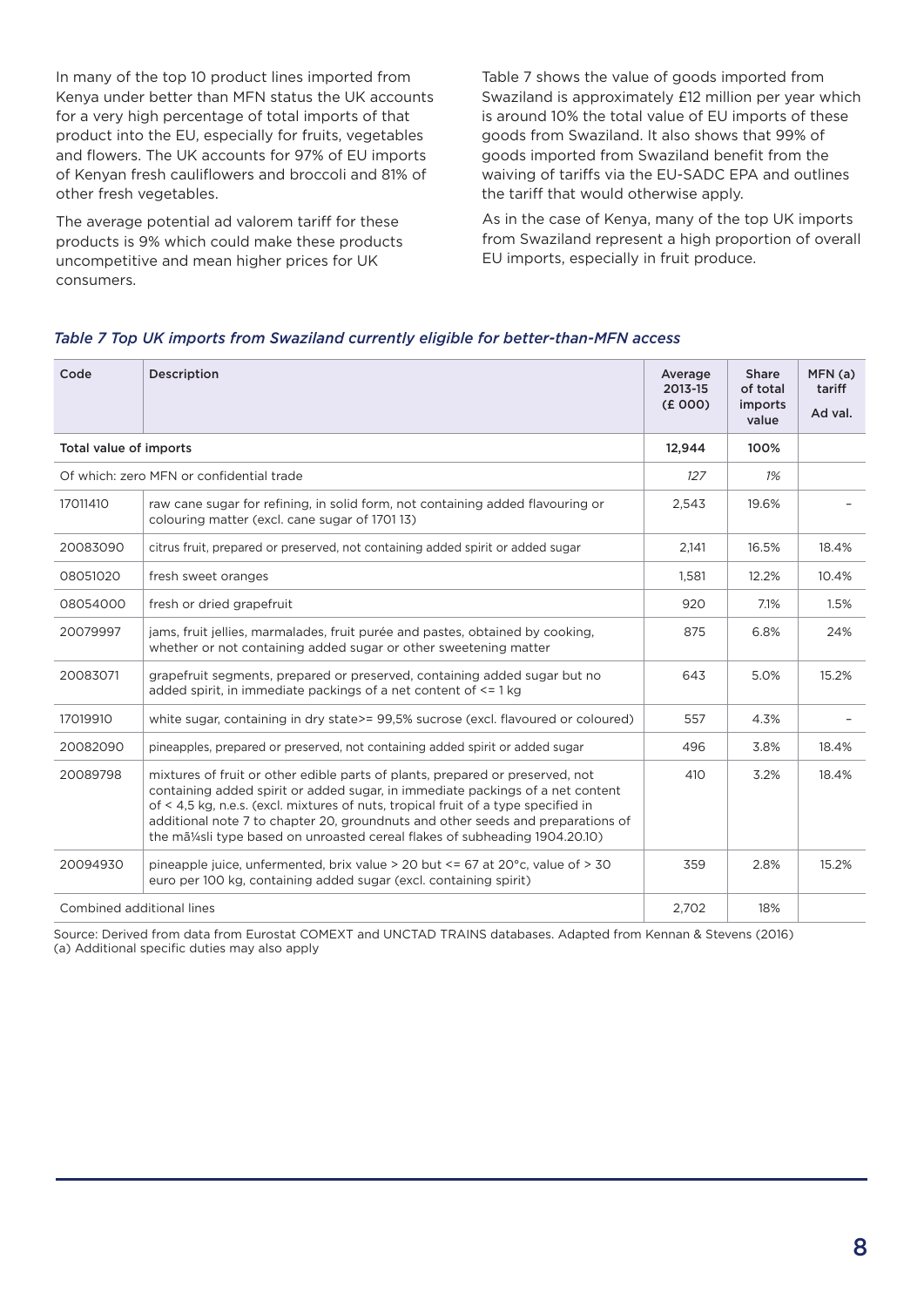| Code                   | Description                                                                                                                                                                                                                                     | Average<br>2013-15<br>(E000) | <b>Share</b><br>of total<br>import<br>value | MFN(a)<br>tariff<br>Ad val. |
|------------------------|-------------------------------------------------------------------------------------------------------------------------------------------------------------------------------------------------------------------------------------------------|------------------------------|---------------------------------------------|-----------------------------|
| Total value of imports |                                                                                                                                                                                                                                                 | 16,104                       | 100%                                        |                             |
|                        | Of which: zero MFN or confidential trade                                                                                                                                                                                                        | 3,732                        | 23.2%                                       |                             |
| 24012035               | partly or wholly stemmed or stripped light air-cured tobacco, otherwise<br>unmanufactured                                                                                                                                                       | 2,965                        | 18.4%                                       |                             |
| 07096099               | fresh or chilled fruits of genus capsicum or pimenta (excl. for industrial manufacture<br>of capsicin or capsicum oleoresin dyes, for industrial manufacture of essential oils<br>or resinoids, and sweet peppers)                              | 1,904                        | 11.8%                                       | 6.4%                        |
| 06031100               | fresh cut roses and buds, of a kind suitable for bouquets or for ornamental<br>purposes                                                                                                                                                         | 1.291                        | 8.0%                                        | 8.5%                        |
| 08031010               | plantains, fresh                                                                                                                                                                                                                                | 1,251                        | 7.8%                                        | 16%                         |
| 07099990               | fresh or chilled vegetables n.e.s.                                                                                                                                                                                                              | 864                          | 5.4%                                        | 12.8%                       |
| 08039090               | bananas, dried (excl. plantains)                                                                                                                                                                                                                | 582                          | 3.6%                                        | 16%                         |
| 84111280               | turbojets of a thrust > 132 kn                                                                                                                                                                                                                  | 489                          | 3.0%                                        | 2.7%                        |
| 09051000               | vanilla, neither crushed nor ground                                                                                                                                                                                                             | 489                          | 3.0%                                        | 6%                          |
| 24012085               | partly or wholly stemmed or stripped flue-cured tobacco, otherwise<br>unmanufactured                                                                                                                                                            | 461                          | 2.9%                                        |                             |
| 07093000               | fresh or chilled aubergines 'eggplants'                                                                                                                                                                                                         | 228                          | 1.4%                                        | 12.8%                       |
| 07149090               | jerusalem artichokes and similar roots and tubers with high inulin content, fresh,<br>chilled, frozen or dried, even sliced or in the form of pellets, and sago pith (excl.<br>manioc, arrowroot, salep, sweet potatoes, yams, taro and yautia) | 216                          | 1.3%                                        | 3%                          |
| 07139000               | dried, shelled leguminous vegetables, whether or not skinned or split (excl. peas,<br>chickpeas, beans, lentils, broad beans, horse beans and pigeon peas)                                                                                      | 205                          | 1.3%                                        | 3.2%                        |

#### *Table 8 Top UK imports from Uganda currently eligible for better-than-MFN access*

Source: Derived from data from Eurostat COMEXT and UNCTAD TRAINS databases. Adapted from Kennan & Stevens (2016) (a) Additional specific duties may also apply

The table below shows that 99% of imports from Belize rely on tariffs being waived via the EU-CARIFORUM EPA.

#### *Table 9 Top UK imports from Belize currently eligible for better-than-MFN access*

| Code                   | Description                                                                                                                          | Average<br>2013-15<br>(E000) | Share of total<br>import value | <b>MFN</b> tariff<br>Non ad valorem |
|------------------------|--------------------------------------------------------------------------------------------------------------------------------------|------------------------------|--------------------------------|-------------------------------------|
| Total value of imports |                                                                                                                                      | 70,592                       | 100%                           |                                     |
|                        | Of which: zero MFN or confidential trade                                                                                             | 1.101                        | 1.6%                           |                                     |
| 08039010               | bananas, fresh (excl. plantains)                                                                                                     | 34.430                       | 48.8%                          | £104.3/1000 kg<br>net               |
| 17011410               | raw cane sugar for refining, in solid form, not containing added<br>flavouring or colouring matter (excl. cane sugar of 170113)      | 25.657                       | 36.3%                          | £26.8/100 kg                        |
| 17011490               | raw cane sugar, in solid form, not containing added flavouring or<br>colouring matter (excl. for refining, and cane sugar of 170113) | 5.446                        | 7.7%                           | £33.1/100 kg                        |

Source: Derived from data from Eurostat COMEXT and UNCTAD TRAINS databases. Adapted from Kennan & Stevens (2016)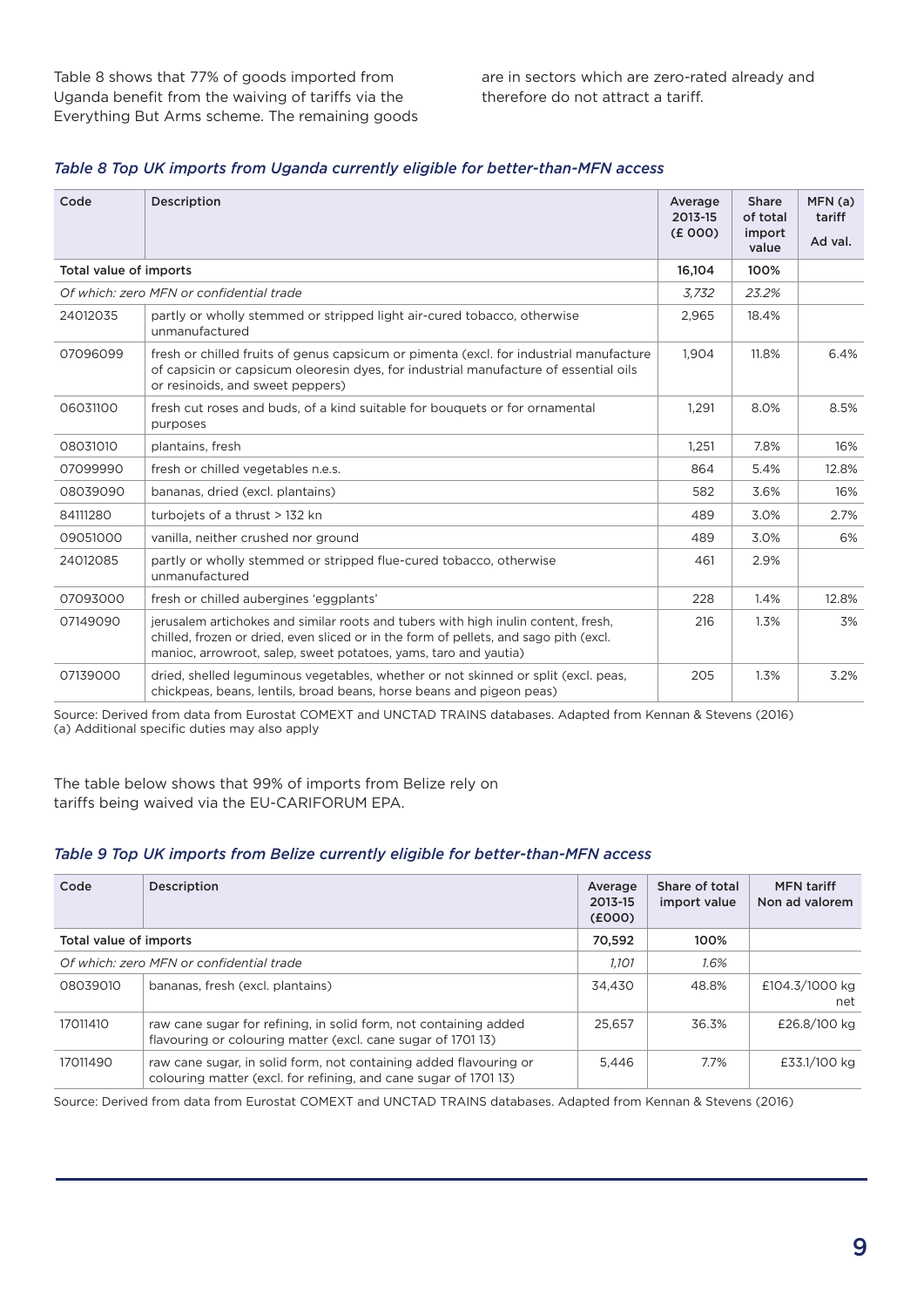



Source: https://www.odi.org/sites/odi.org.uk/files/resource-documents/10685.pdf

Table 10 shows the value of UK imports from countries where the UK accounts for a particularly high share of the EU total for those product lines. It also highlights the percentage of tariff lines which will be subjected to additional duties once the UK leaves the EU.

| Country              | Regime     | UK value of<br>imports | UK share<br>of EU<br>imports | $%$ of<br>non<br><b>MFN</b><br>zero |
|----------------------|------------|------------------------|------------------------------|-------------------------------------|
| St Lucia             | EPA        | 7,175,329              | 80.8%                        | 62.3%                               |
| <b>Belize</b>        | EPA        | 70,591,466             | 65.6%                        | 67.2%                               |
| Fiji                 | EPA        | 45,300,488             | 63.7%                        | 80.7%                               |
| Costa Rica           | <b>FTA</b> | 1,282,526,939          | 48.3%                        | 64.9%                               |
| Vanuatu              | EBA        | 2,882,083              | 47%                          | 70%                                 |
| Botswana             | EPA        | 760,125,719            | 42.6%                        | 44.3%                               |
| Seychelles           | EPA        | 86,741,102             | 40.6%                        | 72.9%                               |
| Guyana               | EPA        | 62,268,189             | 38.5%                        | 49.2%                               |
| Gambia               | EBA        | 3,790,732              | 32.5%                        | 60%                                 |
| Equatorial<br>Guinea | EBA        | 847,289,399            | 32.4%                        | 71.6%                               |

It is clear that the aggregate value of imports from developing countries of £34 billion is significant. It's also clear, when looked at on a country by country basis, that a high proportion of trade between developing countries and the UK relies on preferences. As outlined above, the government has indicated that it intends to leave the EU Customs Union, as part of its withdrawal from the EU. One of the first tasks facing the government will be to provide notification of its new tariff schedules to other WTO members. Giving evidence to the International Trade Select Committee, Liam Fox the International Trade Secretary confirmed the UK's intention to pursue 'technical rectification' in the first instance, this means that the UK will replicate**<sup>13</sup>** as much of the existing EU tariff book as possible and that developing countries will face the imposition of tariffs as UK participation in EU preference schemes will automatically lapse. This would clearly damage the prospects of developing country producers and would be at odds with the government's stated free trade ideals. The government must prepare now to ensure that this doesn't happen. The government has indicated in its recently released white paper on the UK withdrawal from the EU that they will seek to

13 http://parliamentlive.tv/Event/Index/74327135-f66f-4f77-a9e8-228e31a7b9e4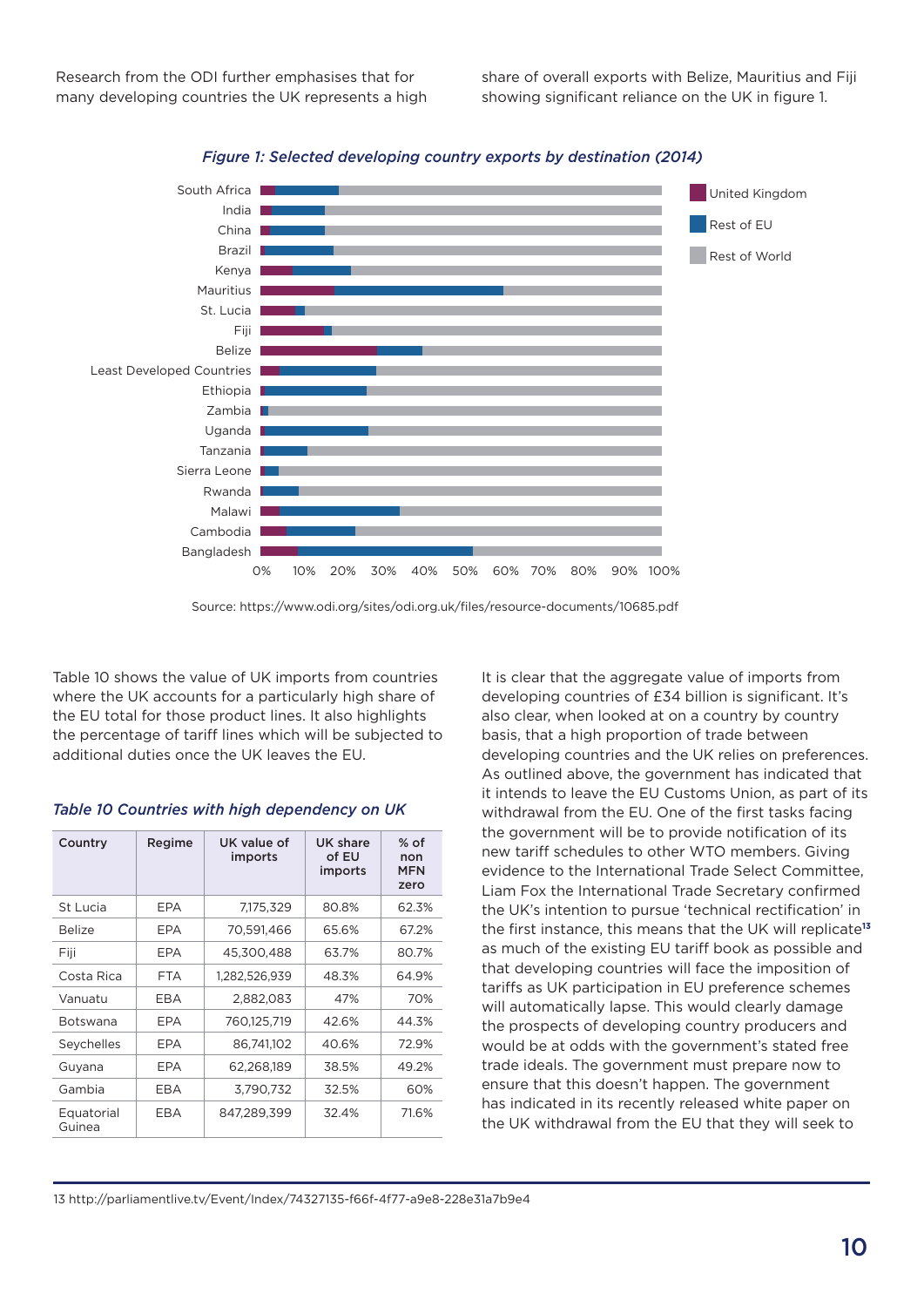'..ensure continued preferential arrangements for developing countries' but as yet there has been no indication how this will be achieved**14**.

# Options for future UK trade policy

There are 4 likely routes the government could take to ensure that developing countries do not face new trade barriers as a result of Brexit.

# 1. Replicate or continue existing EU treaties

The government is considering the 'transitional adoption' of all of the EU treaties the UK is currently party to so that they would continue to trade with contracting parties under the existing terms. On the surface this seems like the simplest and easiest option but further inspection shows that there are significant challenges to pursuing this approach.

First, the UK would face political challenges. It could not simply continue to apply the reciprocal elements of the existing agreements without the agreement of other contracting parties. As initial discussions with South Africa have demonstrated, it would be unrealistic to expect that contracting parties would not seek to alter elements of these agreements and such negotiations cannot officially start until Brexit day 1. Simply adding the UK as a 'party' to EU agreements is very problematic now that it is clear the UK plans to leave the EU Customs Union.

Replicating existing EU agreements carries a further political risk due to the fact that some of them – notably the EU's EPAs with regions in Africa - continue to be controversial. Some developing countries have resisted these agreements (negotiations have now been going on for over fourteen years) and agreement was only secured under threat of tariff imposition and the loss of existing preferences available under the Cotonou agreement**15**. Under WTO rules governing FTAs, the EPAs require reciprocal trade liberalisation of 'substantially all trade', compelling even the least developed countries to open their markets to EU goods. Whilst targeted and phased liberalisation of certain sectors is often part of a sound industrialisation strategy, this can be done unilaterally outside of any FTA. Opening over eighty per cent of an economy to just one very developed trading partner however runs the risk of undermining domestic industry.

The EPA negotiation process has also undermined regional integration by offering different arrangements to countries within existing customs unions, leading to fragmentation and regional tension**16**. They also contain rendezvous clauses specifying obligations to revisit more controversial trade-related provisions including investment liberalisation. The government may find it is too politically problematic to replicate EPAs given the levels of public mobilisation against them.

The EU has just under forty FTAs in place, however just two of these (South Korea and Switzerland) account for more that eighty per cent of the trade in value terms**17**. Given the risks, it would seem wise for the UK to carefully consider which of these the UK would like to transitionally adopt and for which countries and regions other trade policy options should be considered. There is an opportunity for the UK to show real leadership here. Given the new trade powers the UK government will assume upon Brexit, it would be a significant missed opportunity for the government to simply copy existing arrangements for developing countries rather than seek to improve upon the EU's approach to trade.

# 2. New Free Trade Agreements

The government is considering the negotiation of a series of new FTAs. This has significant resource implications for UK negotiators and poses challenges for developing countries.

The UK is likely to prioritise FTA negotiations with markets deemed to be of most value to the UK; the US, Canada, Australia, New Zealand and the emerging markets of China and India. If this is prioritised at the expense of putting measures in place for developing countries they could face a decade or longer in limbo.

Alternatively the UK may attempt to conclude rapid negotiations with developing countries in the immediate post-Brexit period. Rushed negotiations to meet UK timelines are unlikely to result in high quality agreements that will promote genuine partnerships and meet the needs of developing countries. Any future FTA negotiations must include civil society consultation, robust impact assessments and be conducted in a transparent manner. This would not be possible if negotiations were conducted rapidly. Even if it were feasible to conduct rapid talks upon Brexit it is questionable whether FTAs between developing and developed countries would be appropriate without changes to Article XXIV of the WTO GATT to allow for a greater degree of asymmetry. In addition developing countries have other priorities, for example, continentwide regional integration and cooperation are high

15 http://ec.europa.eu/europeaid/regions/african-caribbean-and-pacific-acp-region/cotonou-agreement\_en

<sup>14</sup> https://www.gov.uk/government/uploads/system/uploads/attachment\_data/file/589191/The\_United\_

Kingdoms exit from and partnership with the EU Web.pdf

<sup>16</sup> http://www.traidcraft.co.uk/media/588c24fc-4d53-4ec1-94fd-d0bdd1d20a9d

 $17 \text{ http://parliamentlive.tv/Event/Index/74327135-f66f-4f77-a9e8-228e31a7b9e4}$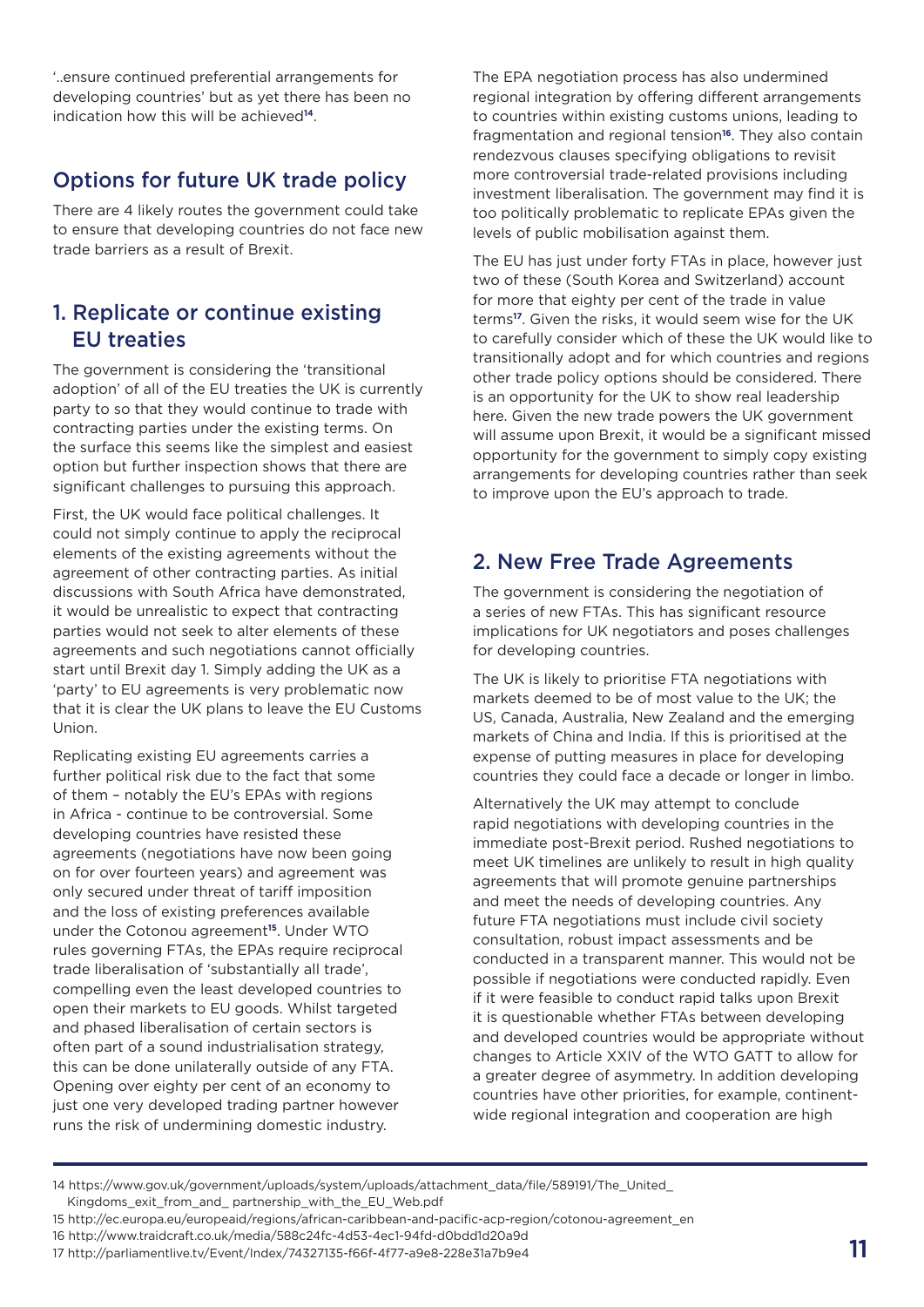on the agenda for sub-Saharan African states**18** and premature negotiation with the UK would interfere with that process.

# 3. Uniform low tariffs

The government could decide to unilaterally adopt low or zero tariffs and offer these to all trading partners. While this could be an easy option from technical and legal perspectives it may be politically unappealing for the government as they would cede all negotiating power while this reduction in tariffs may not be reciprocated by other developed economies.

This option would also be problematic for developing countries as it would result in significant preference erosion (the margin of preference is the difference between the tariffs they pay and that which other countries pay). As has been outlined earlier this preferential access improves the competitiveness of imports from developing countries relative to other countries, enabling them to secure a higher share of global trade.

# 4. Non-reciprocal options

If the time required to negotiate strong prodevelopment future partnerships would create a period of significant trade disruption and uniform low tariffs would weaken the government's negotiating hand then an alternative route would be to consider non-reciprocal options. Getting such a 'floor' in place would also ensure that future moves towards more comprehensive deals were based on genuine mutuality of interest.

One simple option is for the government to unilaterally apply the terms of existing EU FTAs and EPAs with developing countries on a non-reciprocal basis, offering to continue to apply reduced or zero tariffs without expecting contracting parties to reciprocate. Although in theory this would contravene WTO rules as no explicit FTA would be in place, in practice the UK could seek a waiver or risk a challenge. If a dispute were to occur the UK could adopt at least two possible defences. First they could argue that unilaterally applying the existing reduced or zero tariffs to countries currently receiving them via EPAs, FTAs and EU preference schemes would constitute a continuation of obligations. Alternatively the UK could argue that a primary purpose of the WTO to is to facilitate the removal of trade barriers and therefore it would be within the spirit of the WTO project to

continue to maintain existing preferences for the developing countries receiving them rather than raising tariffs which WTO member states presumably wouldn't want.

It would be straightforward to replicate the EU's Everything But Arms preference scheme for the least developed countries. While this would ensure continuity for LDCs it would not do so for non LDC countries currently covered by the GSP and GSP+ or FTAs and EPAs. Given the uncertainty around the ability of the UK to continue to offer FTA terms, this could result in imports from the remaining sixty seven countries facing additional duties of around £645 million. As outlined above, a high proportion of goods imported from these countries, for example, Kenya and Belize, currently rely on the waiving of these duties to remain competitive.

### Bespoke preference scheme

An alternative option available to the government would be to create a bespoke Generalised System of Preferences scheme which would enable imports from economically vulnerable countries to enter the UK on a duty-free, quota-free basis. This option would be the least problematic to implement. As outlined above, WTO rules permit it through the Enabling Clause and the government could introduce this unilaterally.

Even though tariffs have been reduced globally, preference schemes remain valuable to help stimulate demand for developing country goods. A recent paper by the E15 initiative concluded that trade preferences remain an important tool to address challenges facing developing country exports**19**. This is echoed by an ICTSD paper which outlined the role of preference schemes in contributing to an increase in developing country exports and the value of preferences to attract investment**20**.

The developmental impact of existing preference schemes could be significantly improved by incorporating small changes to the way they operate. For a bespoke UK preference scheme to have the greatest impact the government should build on the most effective elements from existing schemes and use these as the template to set the gold standard in preferential market access.

Unlike simply attempting to replicate existing EU initiatives this would be an opportunity for the government to develop a 'best in class' development friendly trade policy. It could do this by incorporating improved rules of origin, extending complete duty-free, quota-free preferences to a wider group of countries to ensure that both the goods currently traded and

18 https://www.au.int/en/agenda2063

19 http://e15initiative.org/wp-content/uploads/2015/09/E15-Finance-Elliott-final.pdf

20 http://www.ictsd.org/downloads/2012/10/a-review-of-trade-preference-schemes-for-the-worlde28099s-poorest-countries.pdf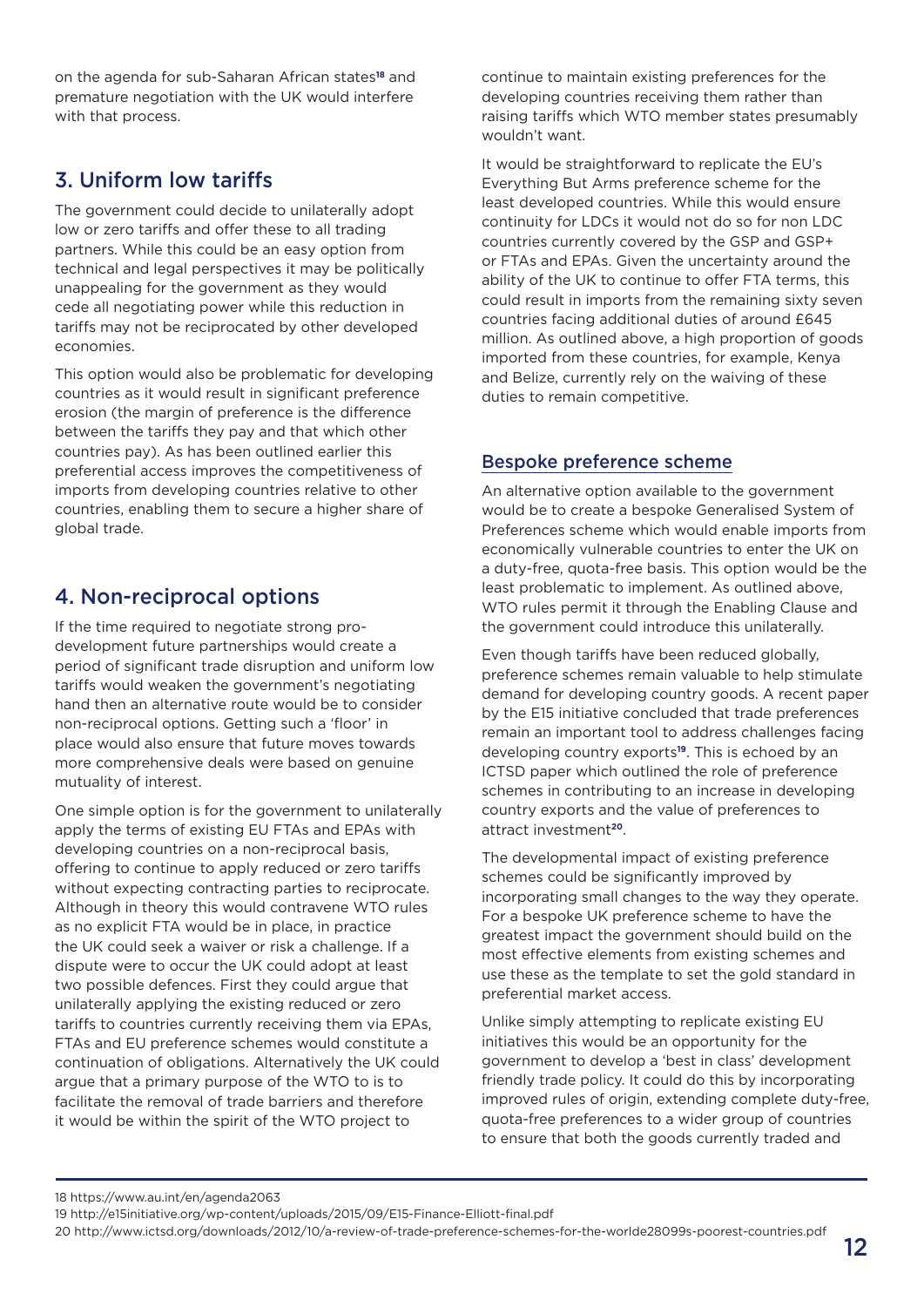those offering greater developmental potential were included. The development of comprehensive economic vulnerability criteria to establish eligibility for preferences would enable the UK to lead the world in moving beyond blunt income-only based classifications. The UK could also significantly improve on past preference schemes by incorporating the market access arrangements as a 'trade pillar' within a wider 'trade and development partnership' which could be regionally focused. This would enable bespoke development support to be channeled to a particular region in response to trade needs. For example an 'Africa trade and development partnership' would encompass trade and development support as well as political collaboration, but the trade pillar would simply reference the UK's new GSP or extended EBA scheme.

As outlined previously, almost all developed economies operate some form of generalised system of preferences. Table 11 summarises some of the key programmes.

#### *Table 11 Summary of Key Preferential Access Programmes*

| Country/<br>Program          | Product<br>Coverage<br>$(\%)$ | <b>Excluded Products</b>                                              | Recipients                                                     |
|------------------------------|-------------------------------|-----------------------------------------------------------------------|----------------------------------------------------------------|
| Canada                       | 99                            | Dairy, eggs, poultry                                                  | <b>LDCs</b>                                                    |
| EU<br>Everything<br>but Arms | 99                            | Arms                                                                  | <b>LDCs</b>                                                    |
| EU GSP                       | 66                            | Primarily<br>agricultural<br>products                                 | Low Income<br>Countries,<br>Low middle-<br>income<br>countries |
| US<br>$- AGOA$               | 99                            | Sugar, dairy,<br>confectionary.<br>peanuts, tobacco,<br>meat          | Sub-Saharan<br>African<br>countries                            |
| US (GSP<br>for LDCs)         | 83                            | Sensitive<br>agricultural<br>products, textiles,<br>apparel, footwear | <b>IDCs</b>                                                    |
| Japan                        | 98                            | Rice, sugar, fish,<br>leather products                                | <b>LDCs</b>                                                    |
| South<br>Korea               | 90                            | Mostly agriculture,<br>some manufacturing                             | <b>LDCs</b>                                                    |

Source: Elliot (2015), Trade Preferences for the Least Developed Countries: Opportunities Not Panaceas, & Laird (2012), A Review of Trade Preference Schemes for the World's Poorest Countries. Adapted in Crawfurd, Mitchell and Anderson (2017), Beyond Brexit: Four Steps To Make Britain A Global Leader On Trade For Development. Additional information Kennan and Stevens (2016)

Table 11 is by no means exhaustive, for example

Norway operates a scheme providing reduced or zero duties to 90 developing countries**21** including LDCs and non-LDCs. New Zealand offers preferential access to 141 developing countries**22** considering countries to be eligible if they are LDCs or their GNI per capita is no greater than 70% of New Zealand's. The USA also operates the Caribbean Basin Initiative providing dutyfree access for most goods from countries in Central America and the Caribbean**23**. Both the US AGOA scheme and Canada's 'Caribcan' preference scheme have recently had their WTO waivers extended for up to ten years. It's clear that there is scope for flexibility in defining developing countries and therefore freedom to designate eligibility for inclusion in GSP schemes as long as criteria are objective. There are a number of further ways the UK could improve on existing schemes.

### Extend product coverage

As outlined earlier, the preferential market access offered by the EU includes a wide variance of product coverage depending on the applicable regime.

Even though the EU's GSP scheme covers approximately 66% of product lines, only around 28% of goods, by value, imported into the UK from developing countries receive duty-free access for products with a higher than zero MFN tariff. This increases to around 88% for the GSP+ scheme, however some country case studies highlight that there are significant coverage gaps.

The GSP+ regime does not cover:

- any of Belize's main exports to the UK: bananas, and two categories of sugar;
- two of Ghana's exports: bananas and yams;
- three of Jamaica's exports: sugar, sweet oranges and rum;
- two of Mauritius's main exports, both of them sugar items;
- four of Swaziland's most important exports to the UK; three of these are sugar, but sweet oranges are also excluded**24**.

Developing countries attempting to increase their processing capacity currently face tariff escalation in higher value products. For example, unroasted green coffee beans do not attract a tariff but roasted coffee beans attract an ad valorem tariff of 2.6% under the GSP scheme while unroasted decaffeinated coffee attracts a tariff of 4.8% under the GSP scheme. The tariffs are even higher when the EU's MFN tariffs are applied with 7.5% duty applied to roasted coffee and 8.3% for unroasted decaffeinated coffee.

<sup>21</sup> http://www.toll.no/en/corporate/import/free-trade/gsp---generalized-system-of-preference/

<sup>22</sup> http://ptadb.wto.org/docs/New%20Zealand\_GSP/2012/New%20Zealand%20GSP%20guide%202012%20En.pdf

<sup>23</sup> https://ustr.gov/issue-areas/trade-development/preference-programs/caribbean-basin-initiative-cbi

<sup>24</sup> Kennan and Stevens (2016) Data to support the creation of a UK trade policy towards developing countries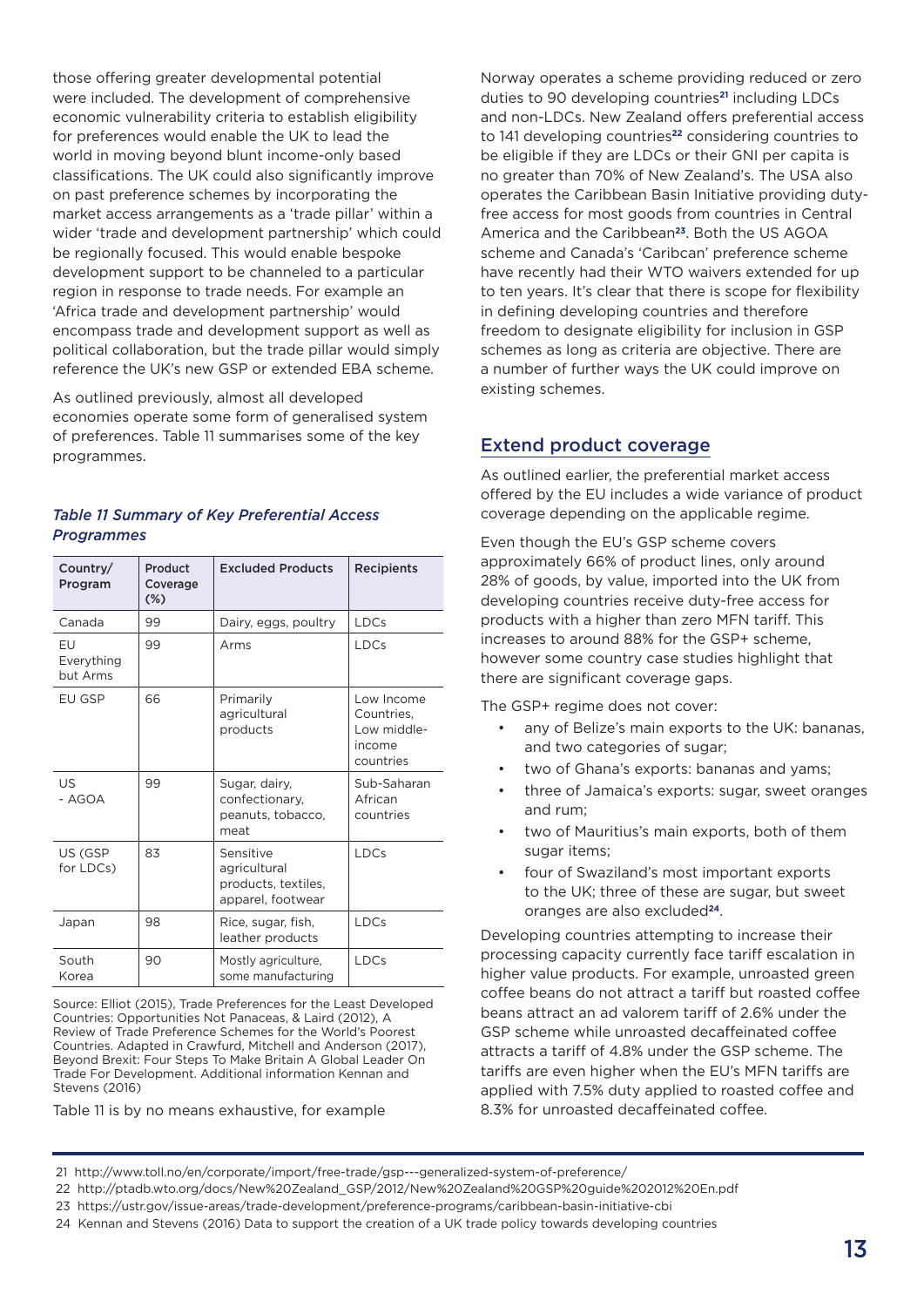Tables 12 to 14 below highlight some examples of tariff escalation where processed goods face a higher tariff than raw materials. While the escalation is less marked for the GSP scheme compared to MFN duties they still serve to inhibit the processing of goods for export.

#### *Table 12 tariff escalation for cocoa*

| <b>Tariff</b><br>code | <b>Description</b> | Applicable<br>AV duty<br><b>GSP</b> | Applicable<br>AV duty<br><b>MFN</b> |
|-----------------------|--------------------|-------------------------------------|-------------------------------------|
| 18010000              | Cocoa beans        | $O\%$                               | O%                                  |
| 18031000              | Cocoa butter       | 4.2%                                | 7.7%                                |
| 1804000               | Cocoa paste        | 6.1%                                | 9.6%                                |

### *Table 13 tariff escalation for cotton*

| Tariff code | <b>Description</b>                                                                                                        | Applicable<br>AV duty<br><b>GSP</b> | Applicable<br>AV duty<br><b>MFN</b> |
|-------------|---------------------------------------------------------------------------------------------------------------------------|-------------------------------------|-------------------------------------|
| 52030000    | cotton, carded<br>or combed                                                                                               | $O\%$                               | $O\%$                               |
| 61034200    | men's or boys'<br>trousers, bib<br>and brace<br>overalls.<br>breeches<br>and shorts of<br>cotton, knitted<br>or crocheted | 9.6%                                | 12%                                 |

### *Table 14 tariff escalation for coffee*

| Tariff code | <b>Description</b>                             | Applicable<br>AV duty<br>GSP | Applicable<br>AV duty<br>MFN |
|-------------|------------------------------------------------|------------------------------|------------------------------|
| 09011100    | coffee (excl.<br>roasted and<br>decaffeinated) | $O\%$                        | O%                           |
| 09012100    | roasted<br>coffee (excl.<br>decaffeinated)     | 2.6%                         | 7.5%                         |
| 09011200    | decaffeinated<br>coffee (excl.<br>roasted)     | 4.8%                         | 8.3%                         |
| 09012200    | roasted,<br>decaffeinated<br>coffee            | 3.1%                         | 9%                           |

The Everything But Arms scheme is a much better basis to maximise the developmental impact of a preference scheme. Goods imported under EBA offer duty-free access to everything but arms, which is

equal to around 99% of goods. But eligibility for EBA is limited to LDCs.

A bespoke GSP developed by the UK could improve upon the EU's approach by combining the regimes into one simpler scheme whilst improving the developmental prospects of eligible countries. It could offer the extended product coverage of the Everything But Arms initiative to offer non-reciprocal, duty-free, quota-free market access to all products except arms to all eligible countries, including non LDCs. This would enable the goods of most value to developing countries to benefit from waived tariffs and provide opportunities for diversification in the future by eliminating tariff peaks and escalation.

### Improved eligibility criteria

In order to comply with WTO rules eligibility for a GSP scheme must be based on objective developmental criteria. There is currently no universally adopted method to adequately identify developing countries and therefore those most in need of preferential market access. The most commonly utilised classifications such as least developed country, low-income or lower-middle income country, for example, do not fully capture all developmental metrics and arbitrary assessments based on income classification are outdated. A better approach for the UK government to adopt would be to develop economic vulnerability criteria to establish eligibility for preferential market access. Economic vulnerability criteria are utilised by the EU in the administration of its GSP+ scheme and United Nations Conference on Trade and Development (UNCTAD) pays special attention to structurally weak, vulnerable and small economies (SWVSEs). These methodologies consider a number of factors to assess vulnerability including the size and diversity of an economy, health and literacy rates, domestic infrastructure and susceptibility to natural disasters. Utilisation of vulnerability criteria enables a wider range of developing countries to be considered for eligibility including LDCs, poor non-LDCs, land-locked developing countries (LLDCS), small island developing states (SIDS) and other structurally weak and vulnerable economies that may otherwise be excluded based on income classification alone.

The UK government could utilise existing vulnerability methodology as the basis for its own bespoke scheme to ensure that the benefits of a preferential market access scheme are directed towards the most vulnerable countries. This would clearly require some government resources but would be an opportunity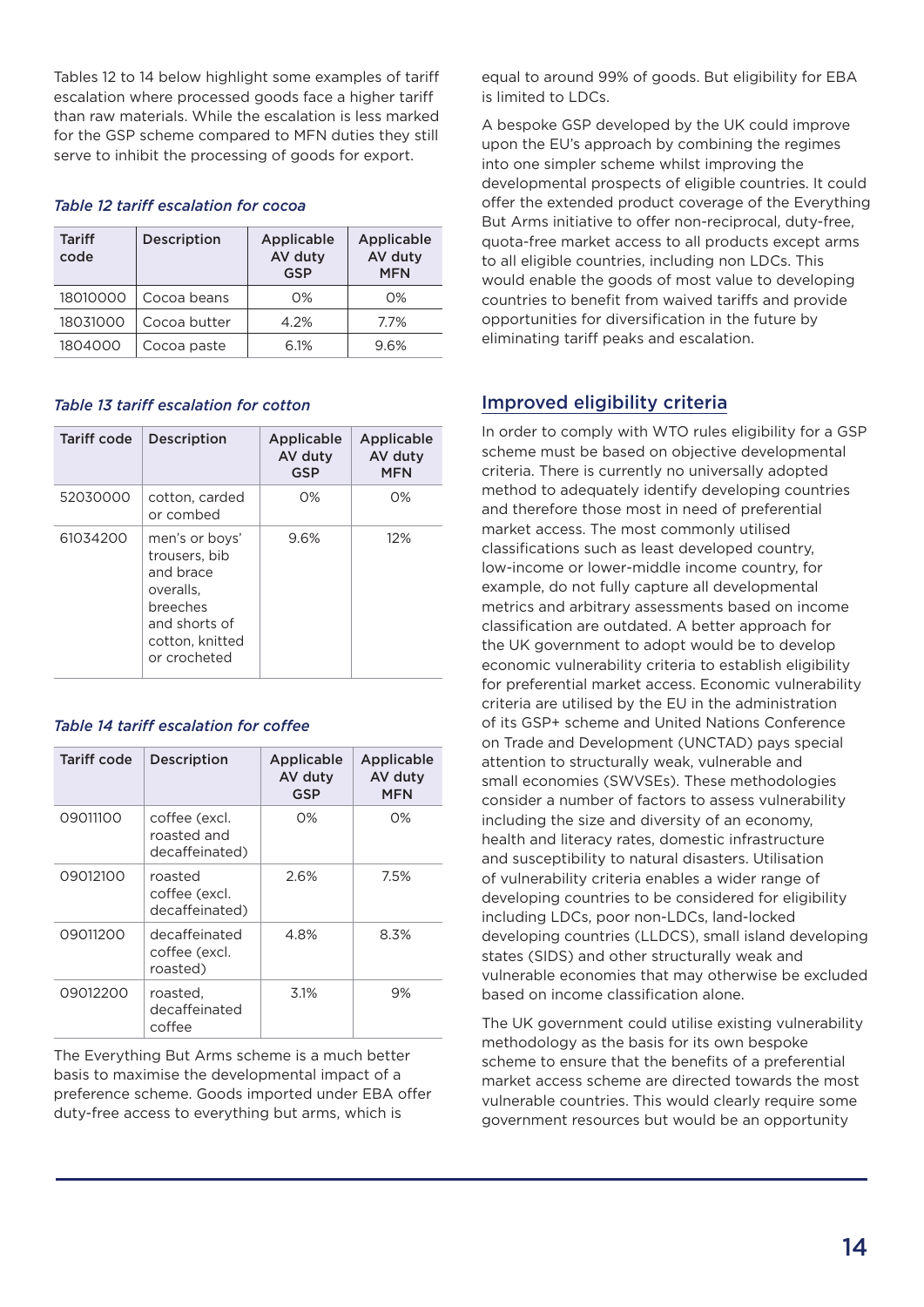for the UK to lead the world in establishing a modern, fit-for-purpose classification that could more adequately assess need.

Our calculations show that using UNCTAD SWVE methodology around 25 of the 116 countries covered in this study would be excluded. This includes at least three countries in Africa who are in customs unions with LDCs and who could be included in a preference scheme on the basis of regional integration criteria. It also includes some more developed economies such as Chile and Mexico for whom an FTA with the UK might be considered appropriate. Thirteen new economically vulnerable countries emerge from the UNCTAD methodology. An initial analysis suggests none of these exports products that would result in a competitive threat to existing preference holders.

We are not proposing wholesale adoption of the UNCTAD SWVE methodology, but rather highlighting the potential merits of taking an approach that is based on a more sophisticated analysis of economic vulnerability. This could be coupled with a graduation mechanism to ensure that preferences are responsive and continue to be welltargeted.

In order to strengthen regional integration and cooperation the government could also explore the potential to extend preferences to wealthier developing countries in a customs union with eligible countries. Facilitating this regional integration and cooperation would help create cohesive trading blocs, enabling larger economies to act as a catalyst for smaller partners to increase trade, exports and broader development. Clearly this would entail providing better market access to some stronger economies than would otherwise be considered but given the development benefits this is a justifiable step to take. The creation of regional engines of growth based on the faster growing powerhouses could enable faster development and increases in trade. This would support the ambition laid out in DFID's Economic Development Strategy to boost developing country capacity to export manufactured and processed goods and DFID's stated ambition to '...continue to promote stability through regional trade'. Another area for further investigation by the government would be to consider the possibility of creating a market access scheme for economically vulnerable regions. The African Union has a clear proposal aimed at the OECD countries calling for the creation of a regionalised preference scheme for exactly the reasons outlined above**25**.

### Improve rules of origin

When goods are imported into one country from another they are regularly subjected to checks to establish conformity with regulatory standards and to assess any applicable tariffs. Depending on the existence of FTAs, different quotas and tariffs are applicable to imports from different countries therefore the country of origin of products must be assessed. The processing of goods from one country in another can alter the originating status. Rules of origin generally define the criteria used to establish the originating status of goods, for example by setting a minimum processing or value addition threshold.

Overly strict rules of origin can have a detrimental effect on regional cooperation and limit the opportunities for developing countries to increase their share of value addition. Many developing countries rely on importing component parts and materials that they do not produce domestically. Rules of origin can limit their ability to process and export added value products, effectively limiting their exports to unprocessed, primary products.

Cumulation is used as a way to enable goods from other countries to be combined or processed and then exported without penalty. For example, Country A might import bearings from Country B and drive shafts from country C to combine with their own parts to produce a powertrain. Cumulation would allow this completed powertrain to be designated as originating in Country A for the purposes of assessing applicable tariffs etc.

The USA's African Growth and Opportunity Act (AGOA) enables this form of cumulation by specifying that items must be "growth, product or manufacture" of one or more AGOA-beneficiary countries**26**. In addition the AGOA also allows materials from nonbeneficiary countries to be incorporated into products as long as at least 35% of the value of materials originated in an eligible country. By contrast the EU takes a more complex approach with the guidance on rules of origin for the GSP including different thresholds depending on the relevant HS chapter**27**.

In developing its own GSP scheme the UK should take note of developing countries proposals in the Nairobi WTO Ministerial declaration and adopt simple, flexible rules of origin that allow the cumulation of goods from any eligible country. This will maximise integration and cooperation, reduce the costs of production and lower trade barriers. The UK should also conduct analysis of existing schemes to assess the optimum value addition threshold and adopt the minimum feasible threshold for goods containing produce from noneligible countries.

<sup>25</sup> https://au.int/web/sites/default/files/newsevents/workingdocuments/26498-wd-ti6204\_e\_original\_td11.doc

<sup>26</sup> https://agoa.info/about-agoa/rules-of-origin.html

<sup>27</sup> http://ec.europa.eu/taxation\_customs/sites/taxation/files/resources/documents/customs/customs\_duties/ rules\_origin/preferential/annex\_22-03\_en.pdf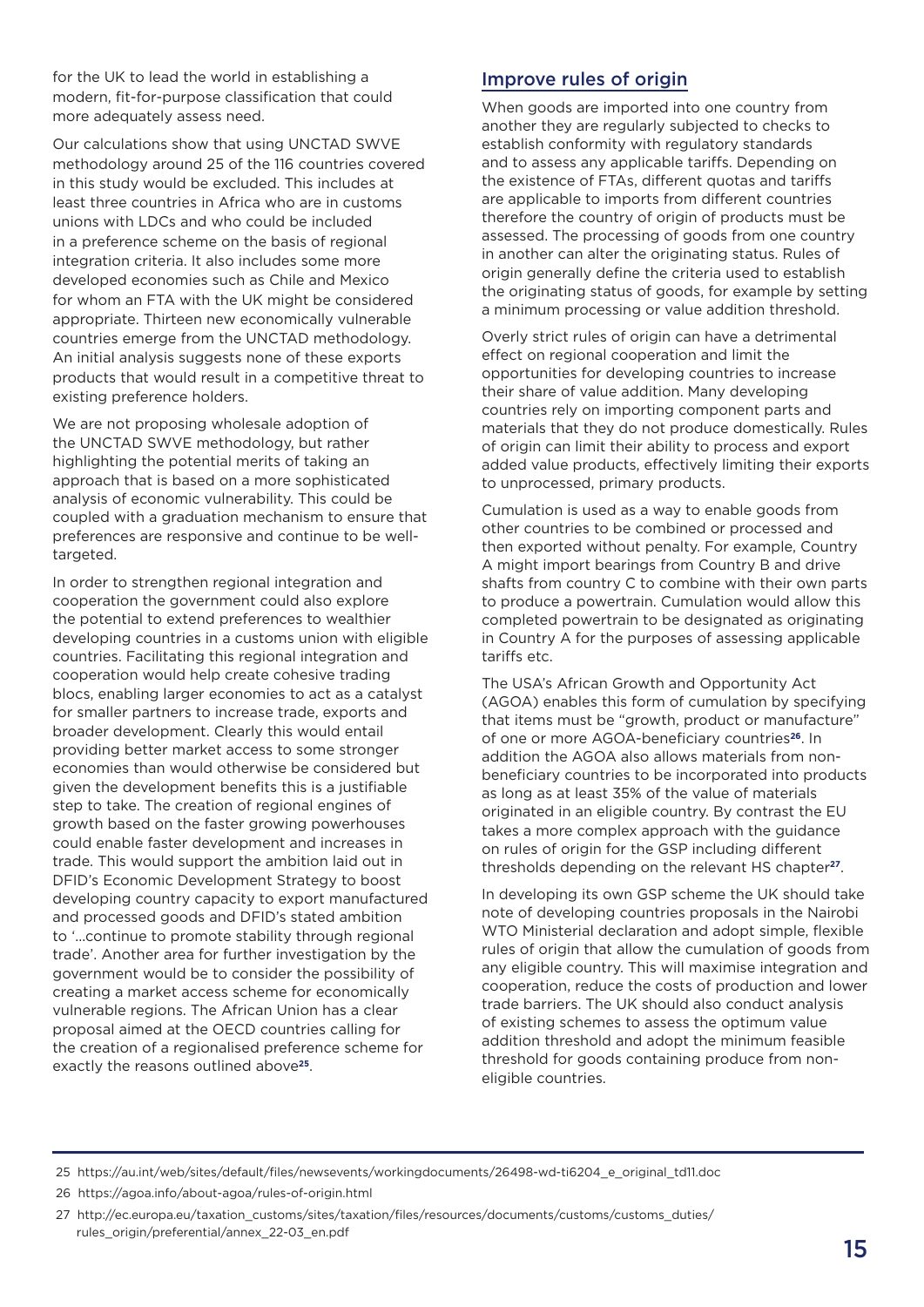### Supply Side Actions

As mentioned earlier, preference schemes do not have to stand isolated from building deeper trade and development partnerships and market access is clearly only part of the equation. To maximise the effectiveness of preference schemes, significant additional investment is required to address supply-side constraints for example lack of capital, business skills, inputs or human resource. Carefully targeted aid for trade programmes can ensure that smaller businesses are thriving and able to take advantage of the market access on offer.

In addition the success of a preference scheme depends not only on its design, but also on its active promotion amongst target users. Government would need to work closely with partner governments and the private sector in developing countries to explain the new scheme and highlight the opportunities it creates.

### Conclusion and recommendations

This paper has highlighted the uncertainty surrounding the UK withdrawal from the EU and outlined a number of challenges facing the government.

Unless the government takes action, Brexit will result in the re-imposition of duties on imports from 116 developing countries currently benefiting from full or partial waiving of tariffs. This will weaken the competitiveness of these products, reduce demand, disrupt supply chains and destabilise fragile economies. It will further increase the costs facing UK consumers.

Britain's withdrawal from the EU will result in autonomy over trade policy being returned to the UK. The government should seize this generational opportunity to redefine the UK's approach to trade and ensure that sustainable development is at the heart of UK trade policy. If the government simply attempts to replicate the existing EU trade regime with developing countries, it would have ceded an opportunity to lead the world in introducing pro-development trade policy.

In light of this, there are a number of steps the government can take:

- the government should immediately signal its intention to introduce a preference scheme offering duty-free, quota-free market access to imports from economically vulnerable countries, including but not limited to the least developed countries
- the government should conduct further research to develop a modern, fit-for-purpose, objective economic vulnerability criteria to establish eligibility for such a scheme
- regional trade cooperation and integration should be a central aim of a future preference scheme, the government should further explore the possibility of extending preferences to wealthier catalyst countries in customs unions with predominately vulnerable economies
- flexible rules of origin should be adopted including generous cumulation rules to encourage cooperation and the development of processing capacity in vulnerable countries
- targeted aid for trade initiatives to address supply side constraints should be incorporated into a wider partnership approach to complement preferences.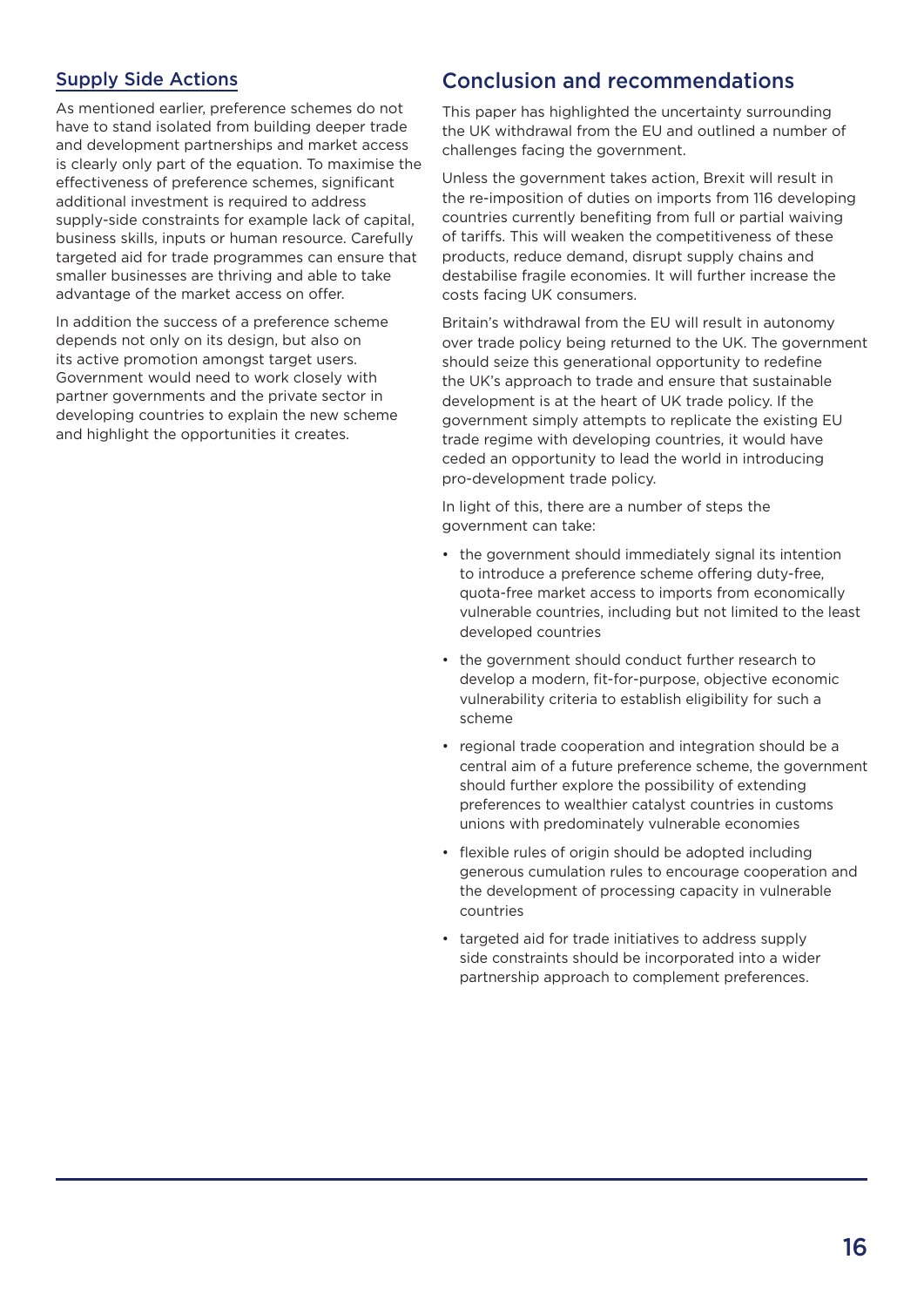| <b>Standard GSP only</b> |                      | GSP+ only                 |
|--------------------------|----------------------|---------------------------|
| Congo                    | Indonesia            | Cape Verde                |
| Cook Islands             | Tajikistan           | Pakistan                  |
| India                    | Ukraine              | Armenia                   |
| Micronesia               | Uzbekistan           | <b>Bolivia</b>            |
| Nauru                    | Vietnam              | Kyrgyzstan                |
| Nigeria                  |                      | Mongolia                  |
| Niue                     |                      | Paraguay                  |
| Sri Lanka                |                      | Philippines               |
| <b>EBA</b>               |                      |                           |
| Afghanistan              | Guinea               | São Tomé & Principe       |
| Angola                   | Guinea-Bissau        | Senegal                   |
| Bangladesh               | Haiti                | Sierra Leone              |
| <b>Benin</b>             | Kiribati             | Solomon Islands           |
| <b>Bhutan</b>            | Lao PDR              | Somalia                   |
| Burkina Faso             | Lesotho              | South Sudan               |
| Burundi                  | Liberia              | Sudan                     |
| Cambodia                 | Madagascar           | Tanzania                  |
| Central African Republic | Malawi               | Timor-Leste               |
| Chad                     | Mali                 | Togo                      |
| Comoros                  | Mauritania           | Tuvalu                    |
| Congo, Dem. Rep.         | Mozambique           | Uganda                    |
| Djibouti                 | Myanmar              | Vanuatu                   |
| <b>Equatorial Guinea</b> | Nepal                | Yemen, Rep.               |
| Eritrea                  | Niger                | Zambia                    |
| Ethiopia                 | Rwanda               |                           |
| Gambia, The              | Samoa (until 1.1.19) |                           |
| <b>EPAs</b>              |                      |                           |
| Antigua and Barbuda      | Fiji                 | Seychelles                |
| <b>Bahamas</b>           | Ghana                | <b>St Kitts and Nevis</b> |
| <b>Barbados</b>          | Grenada              | St Lucia                  |
| <b>Belize</b>            | Guyana               | St Vincent and the        |
| <b>Botswana</b>          | Jamaica              | Grenadines                |
| Cameroon                 | Kenya                | Suriname                  |
| Cote d'Ivoire            | <b>Mauritius</b>     | Swazilano                 |
| Dominica                 | Namibia              | Trinidad & Tobago         |
| Dominican Rep.           | Papua New            | Zimbabwe                  |
|                          | Guinea               |                           |
| <b>FTAs</b>              |                      |                           |
| Algeria                  | Georgia              | Panama                    |
| Chile                    | Guatemala            | Peru                      |
| Colombia                 | Honduras             | South Africa              |
| Costa Rica               | Jordan               | Syria                     |
| Ecuador                  | Mexico               | Tunisia                   |
| Egypt                    | Morocco              | West Bank and             |
| El Salvador              | Nicaragua            | Gaza                      |

# Annex 1 Countries analysed by current EU regime